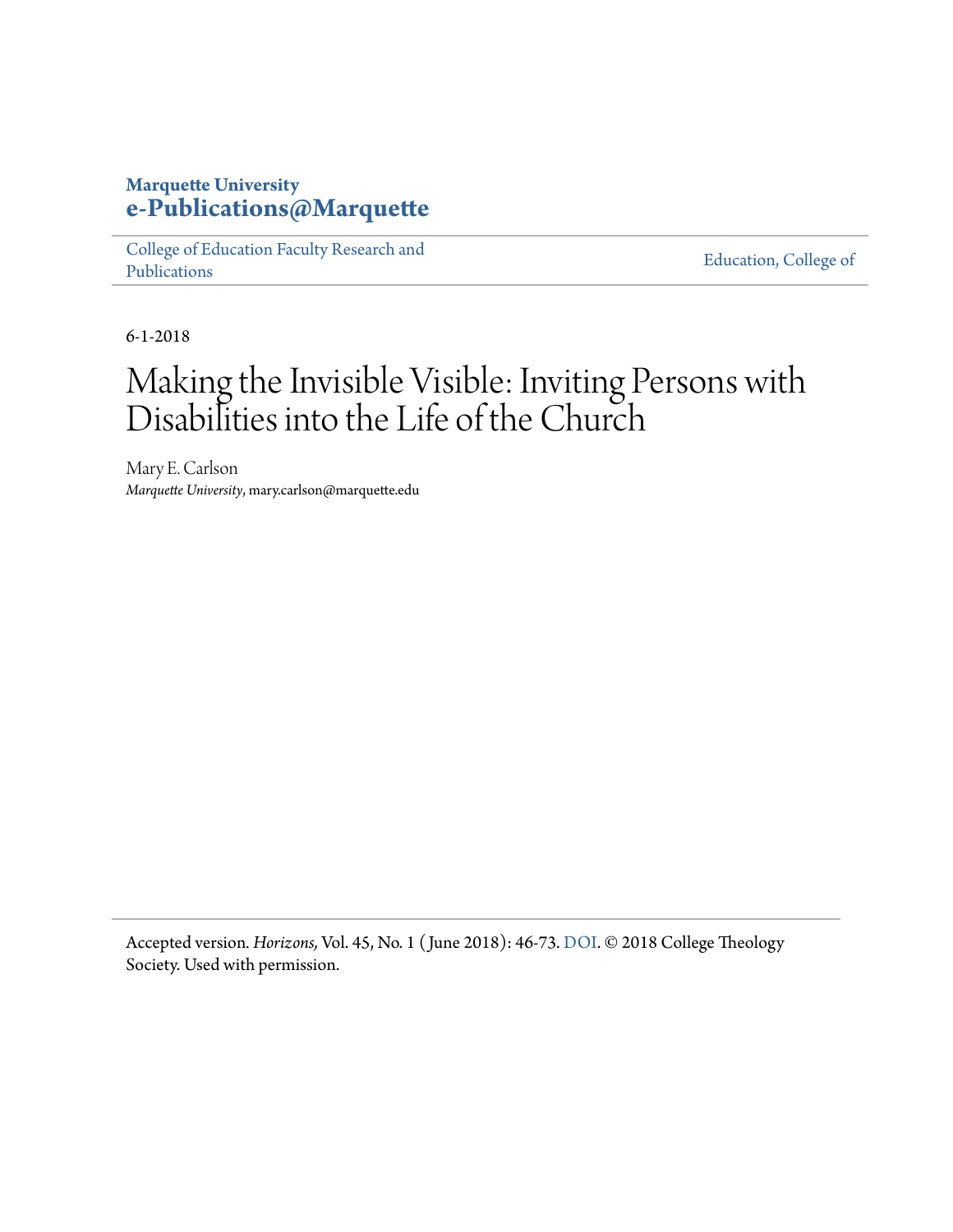**Marquette University**

## **e-Publications@Marquette**

### *Education Faculty Research and Publications/College of Education*

*This paper is NOT THE PUBLISHED VERSION;* **but the author's final, peer-reviewed manuscript.**  The published version may be accessed by following the link in the citation below.

*Horizons*, Vol. 45, No. 1 (June, 2018): 46-73. [DOI.](https://dx.doi.org/10.1017/hor.2018.52) This article is © Cambridge University Press and permission has been granted for this version to appear in [e-Publications@Marquette.](http://epublications.marquette.edu/) Cambridge University Press does not grant permission for this article to be further copied/distributed or hosted elsewhere without the express permission from Cambridge University Press.

#### Contents

| Disability Liberation Theology and the Model of Marginalized or Minority Groups5            |  |
|---------------------------------------------------------------------------------------------|--|
|                                                                                             |  |
| Making All Visible through Sharing Lived Experience and the Celebration of the Eucharist 10 |  |
|                                                                                             |  |
|                                                                                             |  |

# Making the Invisible Visible: Inviting Persons with Disabilities into the Life of the Church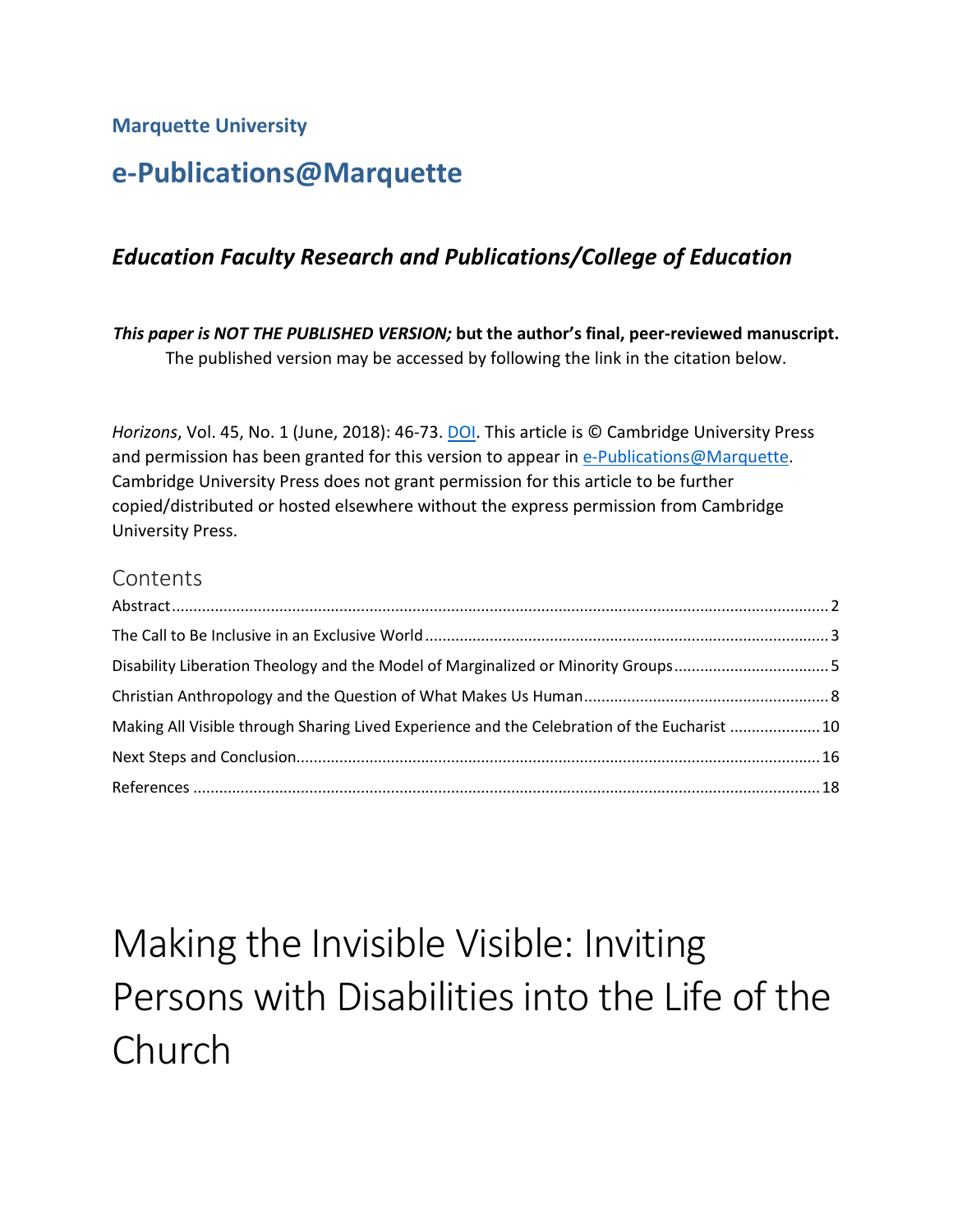# Mary Carlson

Marquette University, Milwaukee, WI

#### <span id="page-2-0"></span>Abstract

Christianity espouses the dignity of all humanity and professes welcome for all to the communion of saints. Yet people with disabilities, especially those with more severe or profound physical or psychological disabilities, are largely invisible inside our houses of worship. This article examines the meaning of dignity and inclusion through the lenses of Christian anthropology, disabilities liberation theology, and the lived experience of persons with disabilities. It concludes with some suggestions on how to begin inclusion.

What does it mean to be made in the image and likeness of God when an individual's body does not cooperate in leading a "normal" life, or when one's mind may be in communion with other minds only on serendipitous occasions? What does it mean to be an embodied soul, when the body and mind that are enmeshed with the soul do not conform to societal norms of wholeness, or saneness, or beauty, or ability? Most importantly with regard to church practice, what does it mean, at the banquet of the Eucharist, the outward symbol of inclusion in the Body of Christ, if disabled persons are disallowed, uninvited, or ignored and are, therefore, invisible? A number of theologians have stressed that inclusion in the life of the church means much more than physical accessibility for persons with disabilities—it means engendering in them a sense of belonging. "*To be included, you just need to be present. To belong, you need to be missed.*["1](https://www.cambridge.org/core/journals/horizons/article/making-the-invisible-visible-inviting-persons-with-disabilities-into-the-life-of-the-church/960A22FF83E46C8D7F9A3BE0BD30B642/core-reader#fn1) But, in order to be missed, someone must be aware of your existence. Theologian Dawn DeVries explains the problem in this way:

What cannot be seen is not real, and thus cannot be a problem. . . . Unfortunately for the citizens . . . who have disabilities, however, the lack of accessible public space has rendered them invisible to many of their neighbors; and this invisibility has, in turn, functioned precisely to convince those neighbors that they do not exist.<sup>2</sup>

In fact, persons with disabilities are often so invisible in churches that if, as in Matthew 25:37–39, one asked, "When did I see you, Lord?" the answer would not likely be that it was in church.<sup>3</sup> Ralph Ellison describes such disappearance from the public consciousness in *Invisible Man*, his heartbreaking novel of the personal and societal degradation brought about by racism and marginalization:

I am an invisible man. . . . I am a man of substance, of flesh and bone, fiber and liquids—and I might even be said to possess a mind. I am invisible, understand, simply because people refuse to see me. Like the bodiless heads you see sometimes in circus sideshows, it is as though I have been surrounded by mirrors of hard, distorting glass. When they approach me they see only my surroundings, themselves or figments of their imagination, indeed, everything and anything except me. $\frac{4}{7}$ 

The church's failure to recognize persons with disabilities as full members of the church has rendered them as invisible as Ralph Ellison's "invisible man." Ellison's novel tells the story of a bright young African American man who starts college full of promise. While the story is fictional, it is instructive because it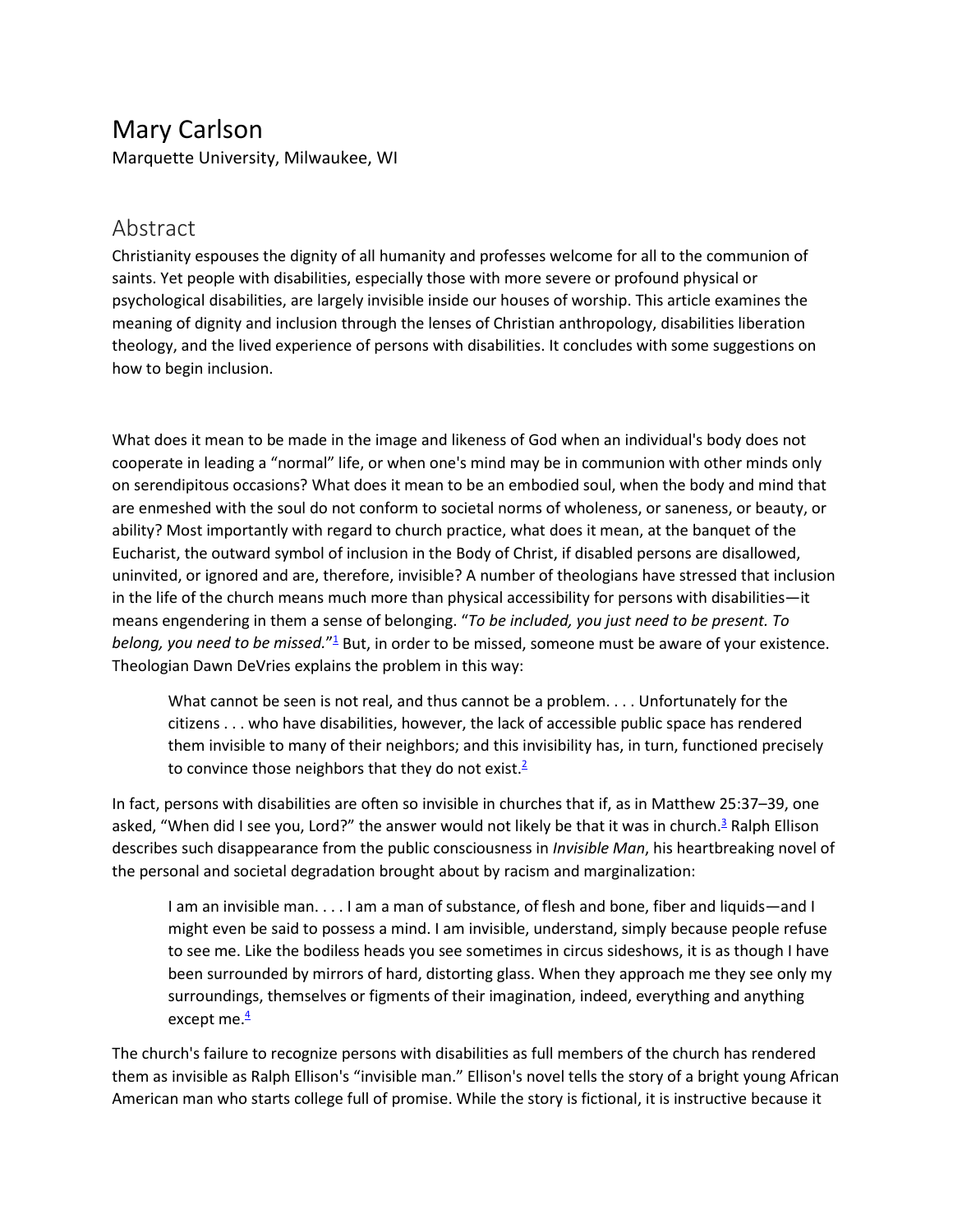faithfully portrays the social isolation felt by many people with disabilities. Due to nightmarish circumstances beyond his control (including physical and mental abuse, condoned by a racist, classist society) he suffers what we would now call post-traumatic stress disorder. His subsequent mental illness, and society's inability to take notice of him truly and recognize his needs, lead him to homelessness, despair, and "invisibility." Unlike the society around him, though, the man (who is so invisible he does not even have a name) never loses *his* ability to see that society is better off with all kinds of people including people like him, than without:

Whence all this passion towards conformity anyway? Diversity is the word. Let man keep his many parts and you will have no tyrant states. Why, if they follow this conformity business, they'll end up by forcing me, an invisible man, to become white, which is not a color but the lack of one. Must I strive towards colorlessness? But seriously and without snobbery, think of what the world would lose if that should happen. America is woven of many strands. I would recognize them and let it so remain. $5$ 

This article will describe the problem and explore the meaning of exclusion through the lens of disability liberation theology, which views theology from the margins, from the viewpoint of persons with disabilities, and which privileges lived experience. It embraces the conviction from Christian anthropology that all persons are made in the *imago Dei*, and therefore have a birthright to full inclusion in church and society. This view honors Ellison's sentiment that we are better with all kinds of people. While many theologians prefer to use a Christian anthropology approach, focusing on individuals, rather than using a disability liberation theology approach, which focuses on marginalized groups, I find both useful. The purpose here is to influence church dialogue and practice to be more inclusive, and to make the church more reflective of the kingdom of heaven. While I will discuss the failure of segments of the church to see all persons with disabilities as *fully human beings* (which renders them virtually invisible), I will emphasize a small group of people who have severe and multiple disabilities. This article will focus on inclusion in all facets of church life, but especially in the liturgy of the Eucharist. It will end with pragmatic suggestions.

### <span id="page-3-0"></span>The Call to Be Inclusive in an Exclusive World

Although I write from a Catholic Christian perspective, the call for houses of worship to be made accessible for all has a basis in many Sacred Scriptures, including the Quran, the Torah, and the New Testament. Aside from scriptural admonitions, representatives of major world religions and the various branches within those religions have called for more accessibility and more meaningful inclusion of persons with disabilities. In a 1995 report, UNESCO called for all world religions not only to be more physically inclusive, but also to open clerical roles to people with disabilities. At that time, UNESCO noted, "Many religious orders do not allow disabled people to become priests or leaders," and that is still true in many cases.<sup>6</sup>

Exclusion is not a new phenomenon, nor is the admonition against it. "You shall not revile the deaf or put a stumbling block before the blind," says the Lord God in the book of Leviticus.<sup>7</sup> Unfortunately, even as the United States' Americans with Disabilities Act (ADA) was being passed in 1990, promising more accessibility to persons with disabilities, a number of religious organizations, including Catholic churches, fought jurisdiction over their buildings. Citing financial hardship and separation of church and state, they were successful in avoiding mandated changes.<sup>8</sup> Mary Jane Owen, executive director of the National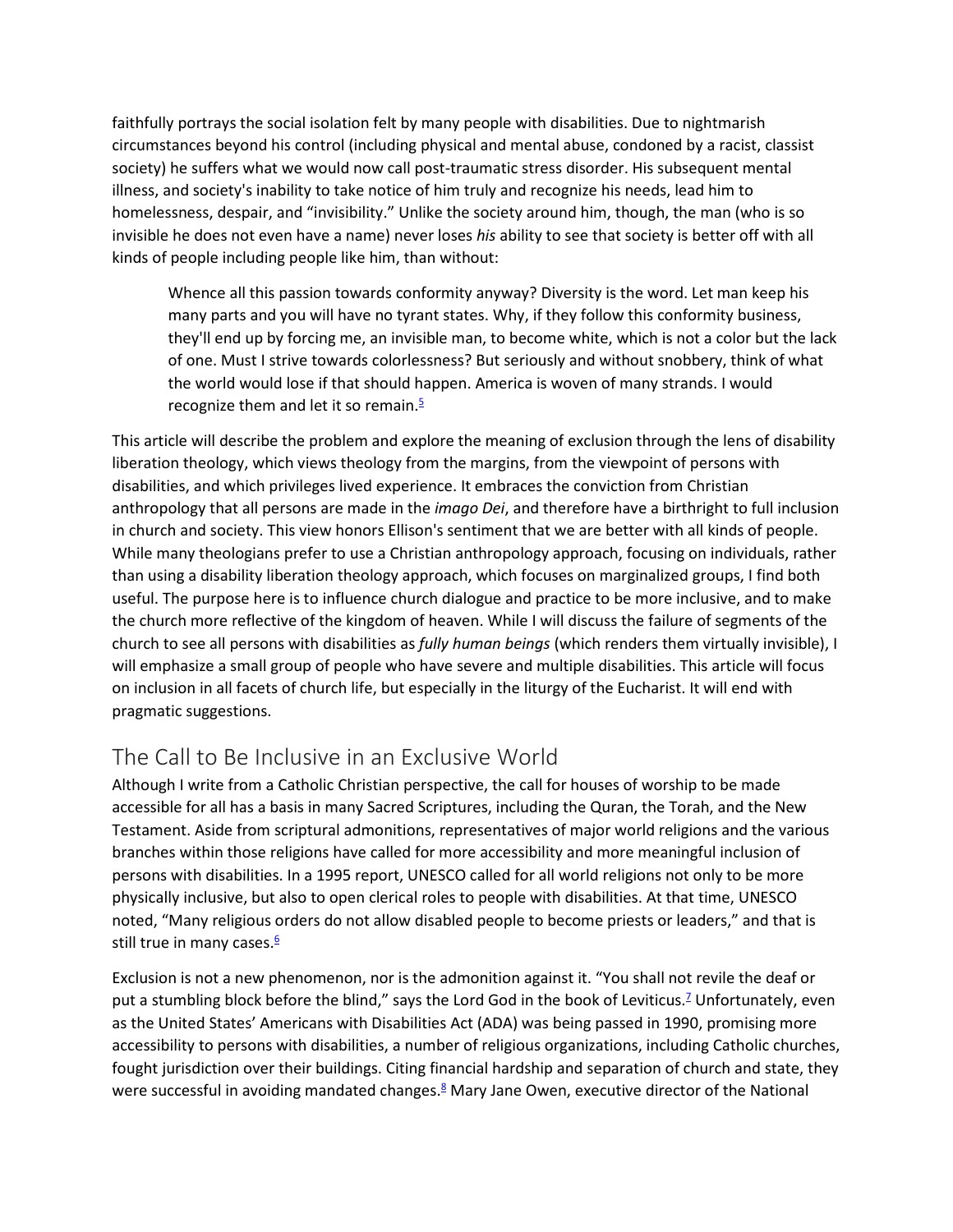Catholic Partnership on Persons with Disabilities (NCPD), said at the time, "If bars are more accessible than altars, or theaters more welcoming than Churches, more is the shame for us." $2$ 

In Christianity, Jesus' call for respect and inclusion of all persons is clear from the gospels. While the call may be clear, it has been largely unheeded, so it must be restated. The focus of this article is that all of God's beloved, perhaps especially the ones whom Jesus healed and comforted, must be included in the life of the Church. As evidence of that call, in the Gospel of Matthew alone, there are at least seventeen mentions of healings of various diseases or disabilities of body or mind. $\frac{10}{2}$ 

How does the church interpret the meaning of those healings, and what message should they have for us today? One powerful interpretation came from the United States Conference of Catholic Bishops (USCCB), which issued the *Pastoral Statement of U.S. Catholic Bishops on Handicapped People* in 1978, addressing the dignity, needs, and rights of persons with disabilities. The teaching was reaffirmed in 1988 and published as the *Pastoral Statement of U.S. Catholic Bishops on Persons with Disabilities.* The language in the original version, while sensitive at the time, was changed from "handicapped" to "with disabilities" in 1988 to reflect the more current preference in the community of persons with disabilities. $\frac{11}{2}$  In that statement, the bishops committed themselves "to understand more deeply the pain and the potential of our neighbors who are blind, deaf, mentally disabled, emotionally impaired; who have special learning problems; or who suffer from single or multiple disabilities." $12$ 

The statement called for fuller integration of the disabled in the church and society so that we may "discover the Kingdom of God in our midst" and seeks an end to the sinfulness of prejudice and discrimination, both institutional and individual. Perhaps more surprisingly, it was also an apology: "We have, at times, responded to the needs of our disabled people only after circumstances of public opinion have compelled us to do so."<sup>13</sup> The statement called on Catholics to support the rights of persons with disabilities, including "rights that enable the disabled individual to achieve the fullest measure of personal development of which he or she is capable." $^{14}$  It called on the faithful to work actively for justice for the disabled, and, "moreover, individuals and organizations at every level within the Church should minister to persons with disabilities by serving their personal and social needs.["15](https://www.cambridge.org/core/journals/horizons/article/making-the-invisible-visible-inviting-persons-with-disabilities-into-the-life-of-the-church/960A22FF83E46C8D7F9A3BE0BD30B642/core-reader#fn15) It recognized persons with disabilities as a marginalized group, before use of the term *marginalized* was widespread, and as the kind of people whose company Jesus sought. "The Church finds its true identity when it fully integrates itself with these 'marginal' people, including those who suffer from physical and psychological disabilities."<sup>16</sup> The statement continued by clearly stating that "mere cost must never be the exclusive consideration" in providing accessibility. $\frac{17}{12}$ 

Partially heeding that teaching, parishes have made some progress. According to a recent study, 96 percent of Catholic parishes have a wheelchair-accessible entrance, and 93 percent "offer accommodations to allow those with disabilities to participate in parish social events."<sup>18</sup> However, that same survey states that only 51 percent of parishes have a sanctuary that is accessible, which limits ministry roles. Additionally, only roughly half of parishes "always" offer accommodations for a wide variety of persons with disabilities (including physical, sensory, and intellectual) in terms of youth and adult faith formation, and only 30 percent of parishes have a staff member responsible for serving people with disabilities. So, despite clear teaching, problems of exclusion persist in many parishes, even those that have made some accommodations. There has been a delayed recognition that many Catholics will become disabled as a result of aging, and will need the very accommodations that should already have been in place for people who currently have disabilities. "While it can be easy to see the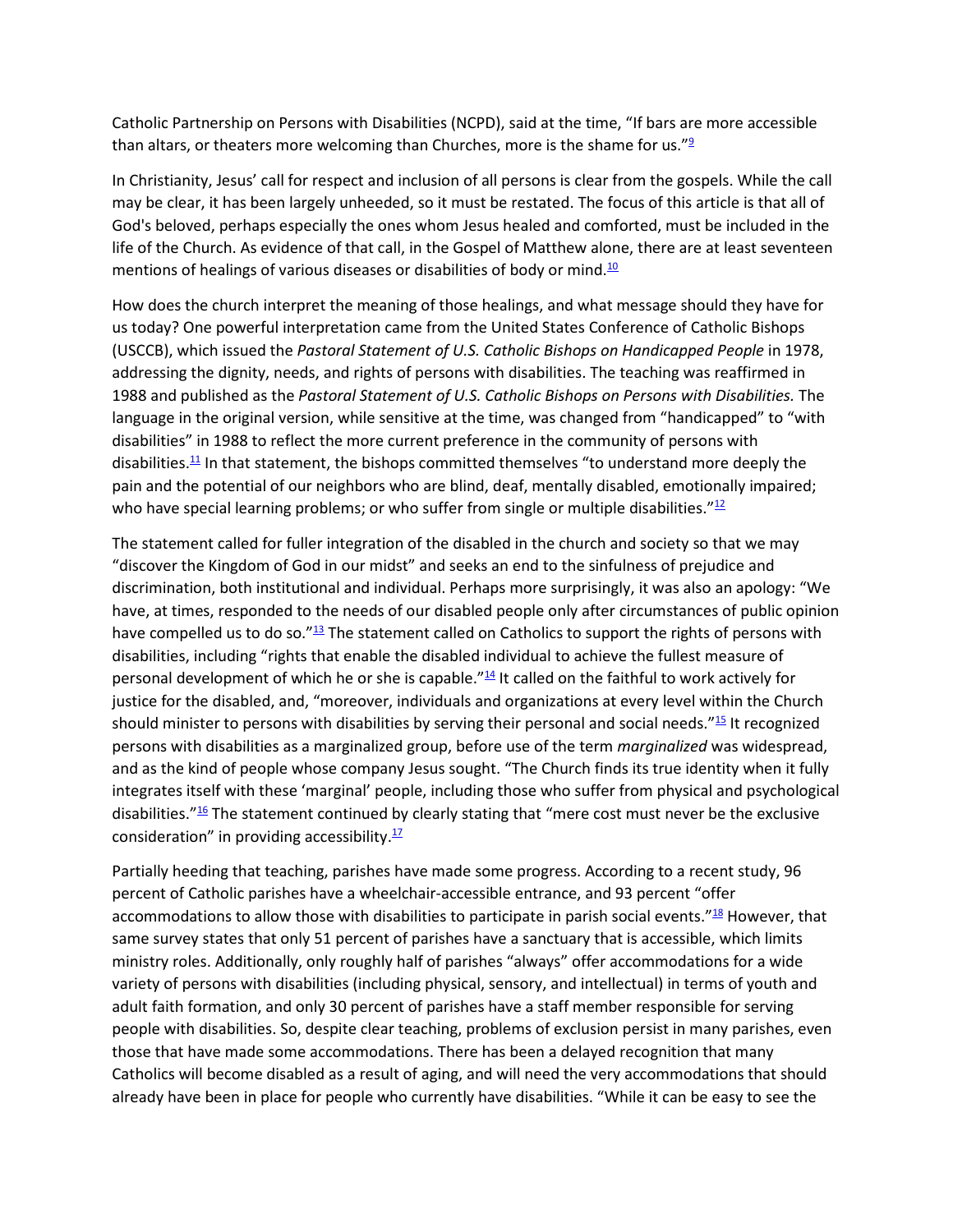need for physical renovations, such as a ramp or an elevator to allow people to enter a church building, it's up to the parish to decide whether it is necessary to, for example, lower a holy water font or to purchase a \$1,200 sound system for the hearing impaired." $\frac{19}{2}$ 

Some aspects of worship may be almost universally available while others are not. For instance, activist Jane Bittle, who is blind, is a leader in her congregation, and is able to participate in many aspects of church life. However, she notes: "I've always had the attitude that if I want to do something, I just go and do it. But I don't go to Stations of the Cross because the services are not in Braille. If I can't fully participate, I don't go. Our church isn't there yet." The discouragement Bittle feels from physical exclusion is experienced by many Catholics who face inaccessible churches. According to the National Organization on Disabilities, while 85 percent of people with disabilities say religious faith is important in their lives, compared to people without disabilities they are 7 percent less likely to attend church at least once per month. They are 10 percent more likely never to attend church at all.<sup>20</sup>

Although the problem of exclusion is difficult to quantify (since it is challenging to count someone who isn't there), it can still be addressed through the social justice teachings, such as those above, and through disability liberation theology and Christian anthropology, described below.

# <span id="page-5-0"></span>Disability Liberation Theology and the Model of Marginalized or Minority

#### Groups

Like other stigmatized groups before them, persons with disabilities have used liberation theology to examine church history and praxis from the "underside" or "backside" as Gustavo Gutiérrez, one of liberation theology's founders, puts it. If looked at from the margins,

theological reflection would then necessarily be a criticism of society and the Church insofar as they are called and addressed to the word of God; it would be a critical theory, worked out in the light of the Word accepted in faith and inspired by a practical purpose. . . . Theology as critical reflection thus fulfills a liberating function for humankind and the Christian community from fetishism and idolatry. $21$ 

Gutiérrez moved from theory to praxis in outlining the various aspects of liberation, or the struggle for a new creation. He yoked liberation to salvation and to the ways that aspects of liberation reflect the role of the church as sacrament. The church's role is sacramental both in the usual sense of our full communion with one another—in, as, and of the Body of Christ in the Eucharist—and as an eschatological promise of the already-but-not-yet kingdom of heaven. When Jesus announced, "The time has come; the Kingdom of God is upon you" (Mark 1:15), he was declaring the beginning of the end of the exploitation that prevented marginalized peoples from being considered fully human. Jesus pronounced that "a Kingdom of justice which goes even beyond what they could have hoped for has begun. . . . They are blessed because the Messiah will open the eyes of the blind and give bread to the hungry."<sup>22</sup>

The focus of all liberation theologies is not only eternal salvation of souls, but the possibility for sociopolitical justice for marginalized, embodied souls while they are on earth. These theologies have many forms (feminist, womanist, mujerista, black, South and Central American, Asian, and disability, for example) that stress human dignity, enshrined by our being made in the *imago Dei* and by the Incarnation of Jesus. In each theology, we are called to live out the Beatitudes.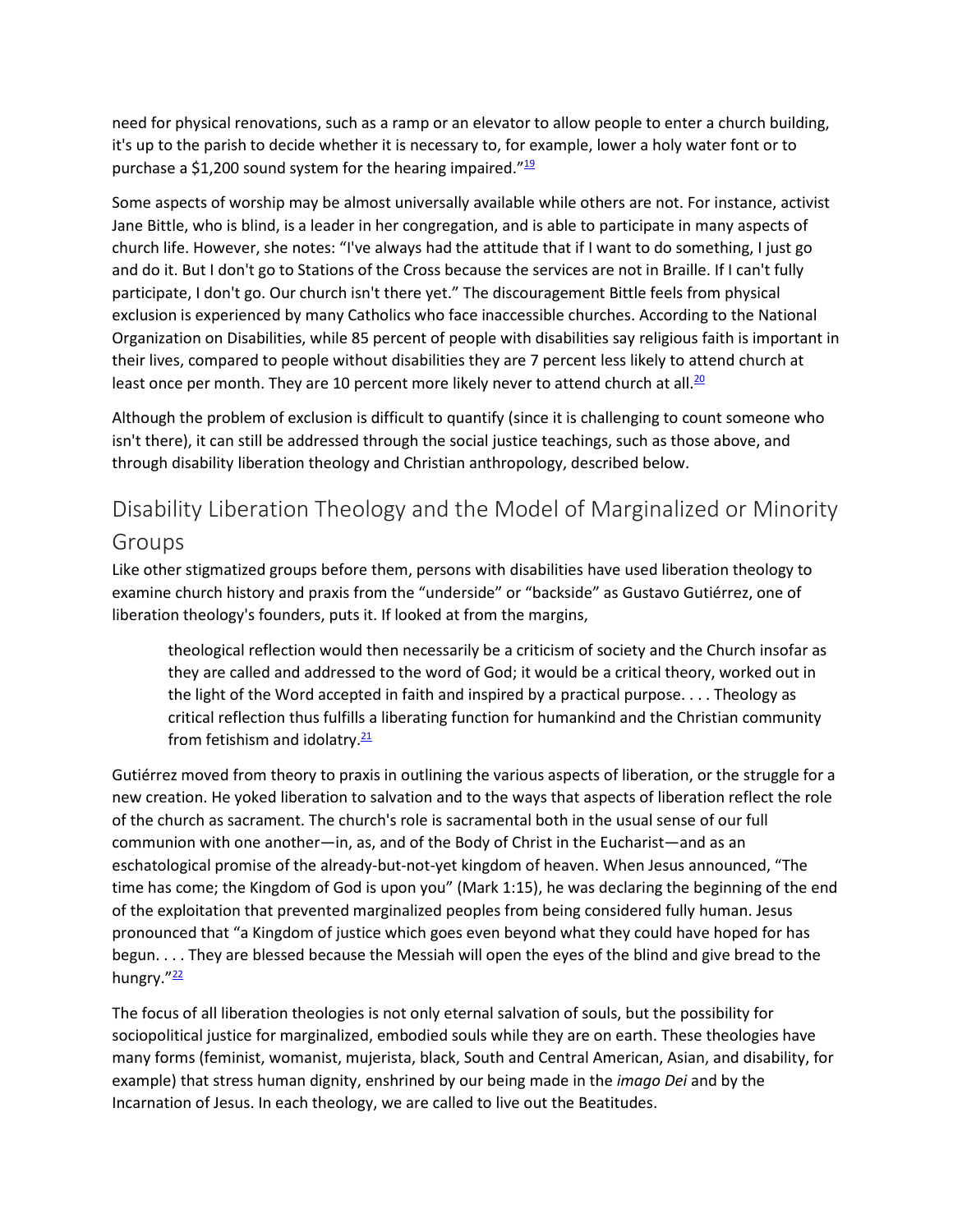One of those theologies, disability liberation theology, has made the church more aware of people formerly hidden in shadows. People with disabilities (or as some self-advocates prefer to be called, differently abled, or persons with impairments) are still marginalized in churches and in society, but there is a growing call for full inclusion.<sup>23</sup> No matter where our bodies fall on the abled-disabled continuum, "the sacramentality of the Catholic Christian tradition is based in the incarnation, which means that the materiality of human beings and of our world has an intrinsic sacredness." $^{24}$  The late Nancy Eiesland, one of the main proponents of that theology, in her book *The Disabled God: Toward a Liberatory Theology of Disability,* describes the disability rights movement, and proposes that Christianity accept a liberationist theology in which people with disabilities identify with Jesus' broken body before and during his crucifixion. She challenges the Christian Church, then, to treat persons with disabilities as what they are, the Body of Christ: "People with disabilities will accept no less than the church's acknowledgement of us as historical actors and theological subjects and its active engagement in eliminating stigmatizing social practice and theological orientations from its midst." $25$ 

Eiesland and many others in the disability rights movement and disability liberation theology view people with disabilities as a minority group: $\frac{26}{5}$ 

The minority group paradigm relies on the definition of a minority group as a "group of people who, because of their physical or cultural characteristics, are singled out from others in the society in which they live for differential and unequal treatment, and who therefore regard themselves as objects of collective discrimination." $27$ 

Using the minority group model, people with disabilities were able to achieve civil rights protections under the law. However, just as happened with other minority groups, American society has sometimes led, as the church followed, slowly, in allowing fuller membership. As with other liberation theologies, the viewpoint here is not from the mainstream, but from the margins. Eiesland's book, and her later work (including the book she edited with Don E. Saliers), were ground-breaking in calling churches to task for their exclusion.<sup>28</sup> This exclusion may occur through sins of omission, such as not making buildings accessible, or commission, such as excluding those with disabilities from leadership (especially clerical) roles.<sup>29</sup> In the Catholic Church, only 17 percent of parishes surveyed reported having a person with disabilities on staff (including priests), and it is unclear whether the person had the disability before being hired or acquired the disability after. $30$  Saliers addresses exclusionary practices not only in society, but in our liturgies:

Against the oppressive iconography and the mythology of the perfect body something needs to be revealed of another way of doing, and another way of being. . . . Persons with disabilities comprise an increasingly active and critically reflective body of participants in Christian communities of worship. Moreover, the spiritual pulse and the gifts such persons bring to churches and synagogues—a way of seeing things long obscured and neglected—raise important theological and spiritual questions about the nature and quality of our worshipping assemblies. $\frac{31}{2}$ 

Like other minority groups throughout history, people with disabilities have been excluded and had their existence hidden or erased for reasons both conscious and unconscious, which may be associated with the stigma often attached to disabilities. Although it is not the aim of this article to explore stigma or stigmatization, it is important to understand the role of stigma as a background to able-ism (or, as Dawn DeVries calls it, handicappism), the prejudice and discrimination directed toward persons with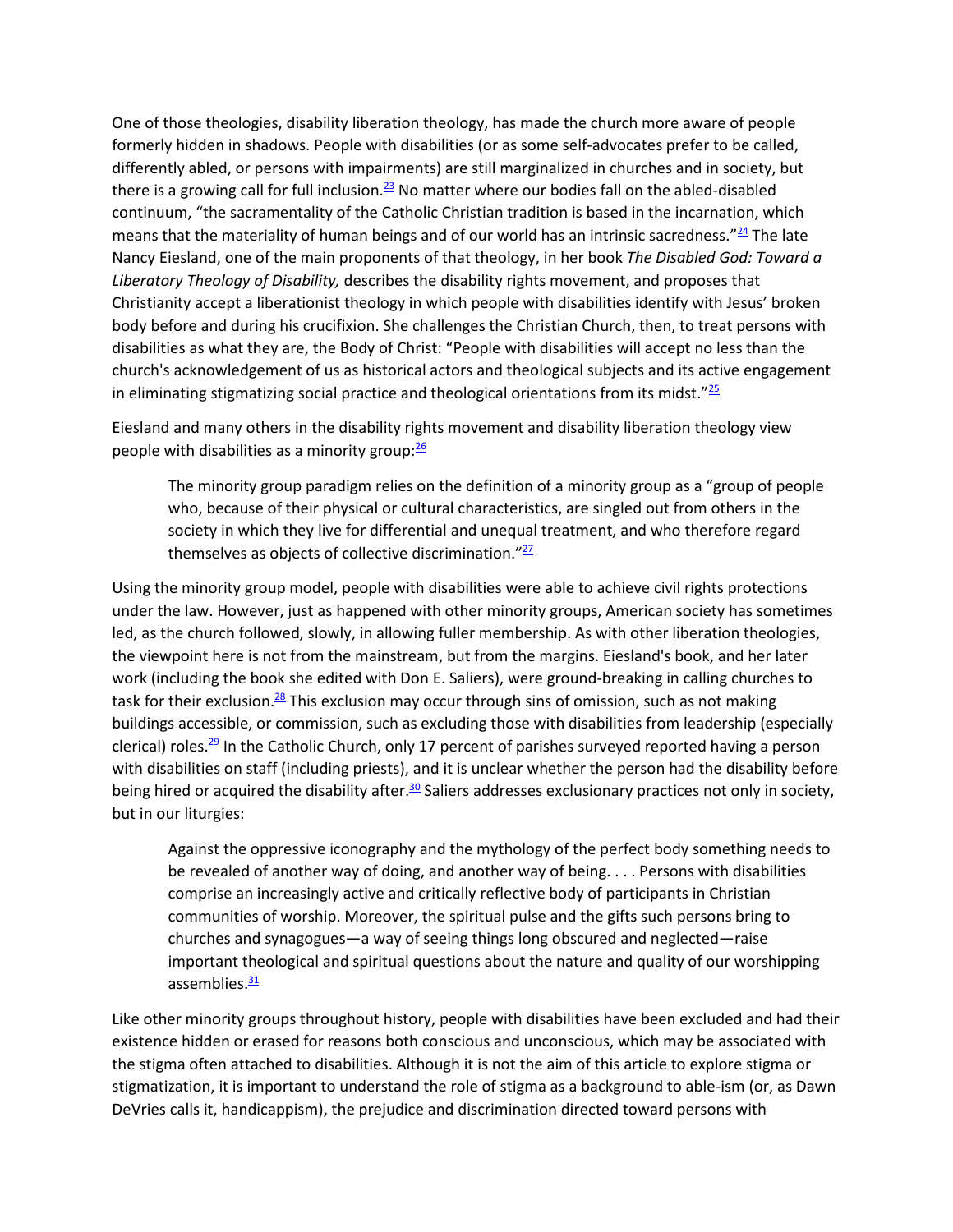disabilities. $32$  Theologian Sarah Melcher discusses the role stigma plays in exclusion from both participating in and officiating at liturgies. Using Erving Goffman's theory, she writes:

Goffman is the first to define stigma as a socially constructed phenomenon that deeply discredits a human being on the basis of physical attribute, character, or "tribal" affiliation (race, nation or religion). When a community has constructed a stigma, it has made legitimate a particular kind of response to difference, a response that classifies the person with a stigma as failing to meet community standards of normalcy. . . . The stigmatization process tends to assign other socially devalued characteristics to the person with stigma. Finally, stigma is usually accompanied by some form of ostracism, either limiting social interaction for the stigmatized or excluding them from the community altogether. . . . In this way, whose "usualness" is confirmed when another's access to community or altar is restricted?<sup>33</sup>

DeVries writes that Christians may be only subliminally aware that the doctrine of creation is often used by Christians to "assert the notion of an originally 'perfect' and 'normal' world, beside which all impairment and disease are seen as evil deviations—the result of  $sin''$ , which leads to stigmatization. $34$ Devries observes further that

a final structure of belief that supports handicappism is stigmatization. . . . The *person* is not seen—only the disability counts. And the disability is taken to be *very* disabling. The more malevolent form of stigmatization is seen in the blaming of persons with disabilities for their own and society's ills, and the avoidance of those persons as if their disabilities were contagious. $\frac{35}{2}$ 

Another branch of liberation theology, womanist theology, fights stigma associated with bodies, especially the bodies of black women. M. Shawn Copeland's womanist theological anthropology, *Enfleshing Freedom: Body, Race, and Being*, is an exercise in concretizing the sacramentality of the body, and offers a theology of "re-membering and remembrance," with a strong emphasis on the Eucharist.<sup>36</sup> The book begins with five major convictions, which support the dignity of the human body (in all its forms) through its relationship with the Trinity. Those convictions are

that the body is a site and mediation of divine revelation; that the body shapes human existence as relational and social; that the creativity of the Triune God is manifested in differences of gender, race and sexuality; that solidarity is a set of body practices; and that the Eucharist transforms our bodies as the body of Christ. $37$ 

I borrow from Copeland because she writes so powerfully regarding both the exclusion of people because their bodies are recognized as belonging to a particular minority *group*, and the anthropology of the *individual body* as sacred because of its membership in the Body of Christ. This viewpoint accommodates factions that are sometimes at odds with one another: disability liberation theologians, who are often disabled *and* able to express and call attention to themselves and to their rightful place in the church; and more severely disabled people, who cannot readily express themselves, who depend upon others to recognize from a Christian anthropological viewpoint that radical solidarity is a necessary practice in functioning as the Body of Christ.

While Copeland writes from the marginalized community of black women, her convictions can be applied to other marginalized communities, such as people with disabilities. It would be wrong to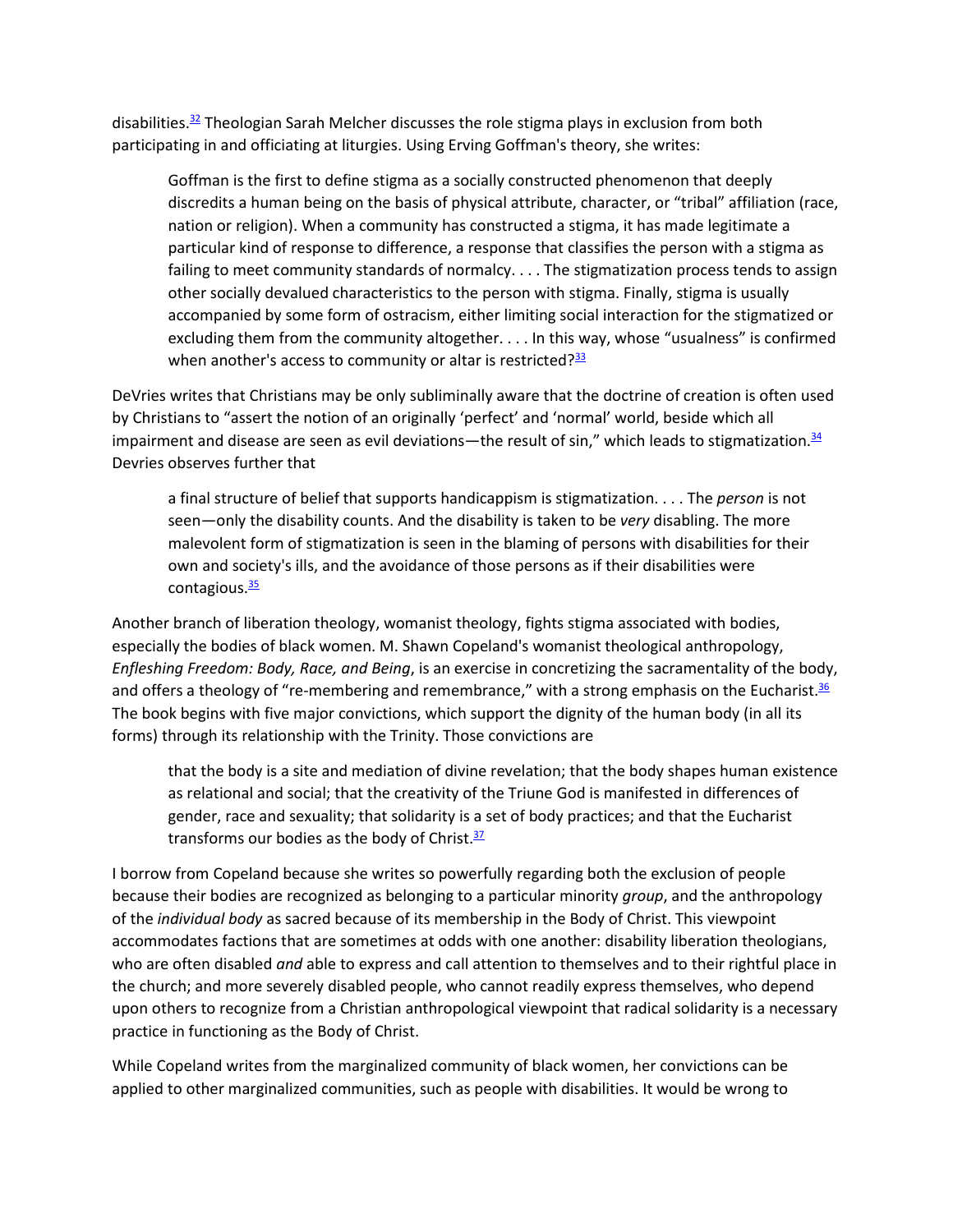conflate these communities, as no two individuals, and no two groups, have identical struggles, schemas, or experiences—which is one reason why liberation theologies place such value on the hermeneutic of lived experience.<sup>38</sup> However, one marginalized group can look to another and be both informed and inspired by the fight to be recognized as full members of the church. For instance, in asking the question, *"What would Catholic theological ethics look like if it took the 'Black Experience' seriously as a dialogue partner?"* moral theologian Bryan Massingale notes that

to raise the question . . . is to signal the reality of absence, erasure, and "missing" voices. The question is necessary only because the "Black Experience" . . . and the bodies who are the subjects of this experience have been all too often rendered invisible and therefore "missing" in U.S. Catholic ethical reflection. $\frac{39}{2}$ 

We might pose the same question, substituting "disabled" for "Black": What would theological ethics (and ethical church practice) look like if the church took the "disabled" experience seriously? The church's failure to take the disabled experience seriously, the failure to throw light on the wider community of people with differing abilites, leads to a type of invisibility that, for some, like Ellison's "invisible man," is like unto death: "Light confirms my reality; gives birth to my form . . . without light, I am not only invisible, but formless as well; and to be unaware of one's form is to live a death."<sup>40</sup>

#### <span id="page-8-0"></span>Christian Anthropology and the Question of What Makes Us Human

Now to address the questions posed at the beginning of this article: What does it mean to be made in the image and likeness of God when a body does not cooperate in leading a "normal" life, or a mind may be in communion with other minds only on serendipitous occasions? What does it mean to be an embodied soul, when the body and mind that are enmeshed with the soul do not conform to societal norms of wholeness, or saneness, or beauty, or ability? Most importantly with regard to church practice, what does it mean at the banquet of the Eucharist for persons with disabilities to be disallowed, uninvited, or not included?

Copeland's viewpoint of the person as defined by our relationship with the divine and in solidarity with one another (rather than emphasizing the individual) strengthens the connection between this anthropological viewpoint and her work as a womanist liberation theologian. In framing this anthropological view, I also borrow from Susan Ross, who writes, "A Christian theological anthropology has Christ at its center—a Christ who desires to be with his friends, a God who desires that there be a world in which God's glory can be revealed."<sup>41</sup> She searches for what it means to be a human through the lens of desire: both God's desiring of humanity and our desire for God. This viewpoint will be especially important when considering the uniqueness of those individuals with severe or profound intellectual and/or physical disabilities. It is important because it is Christological—the Incarnation will be a central consideration in human dignity and belonging, as will the Eucharist—and it places the emphasis on *God ' s* desire for *us*, regardless of our gifts and strengths, or perceived lack of each.

Many times, the questions of Christian anthropology are focused on what makes humans unique among creation. Those avenues of exploration have often focused on capacity or agency: Are humans unique due to reason? Language? Free will? Our desire, or longing? Our ability to distinguish ourselves from others as a "self?" This article, like the work of Hans Reinders and others, refocuses the quest by turning to a small subset of people, those who, to our best knowledge, do not demonstrate sound reasoning, understandable language, a sense of self, or perhaps even free will. $42$  This is not to say that persons with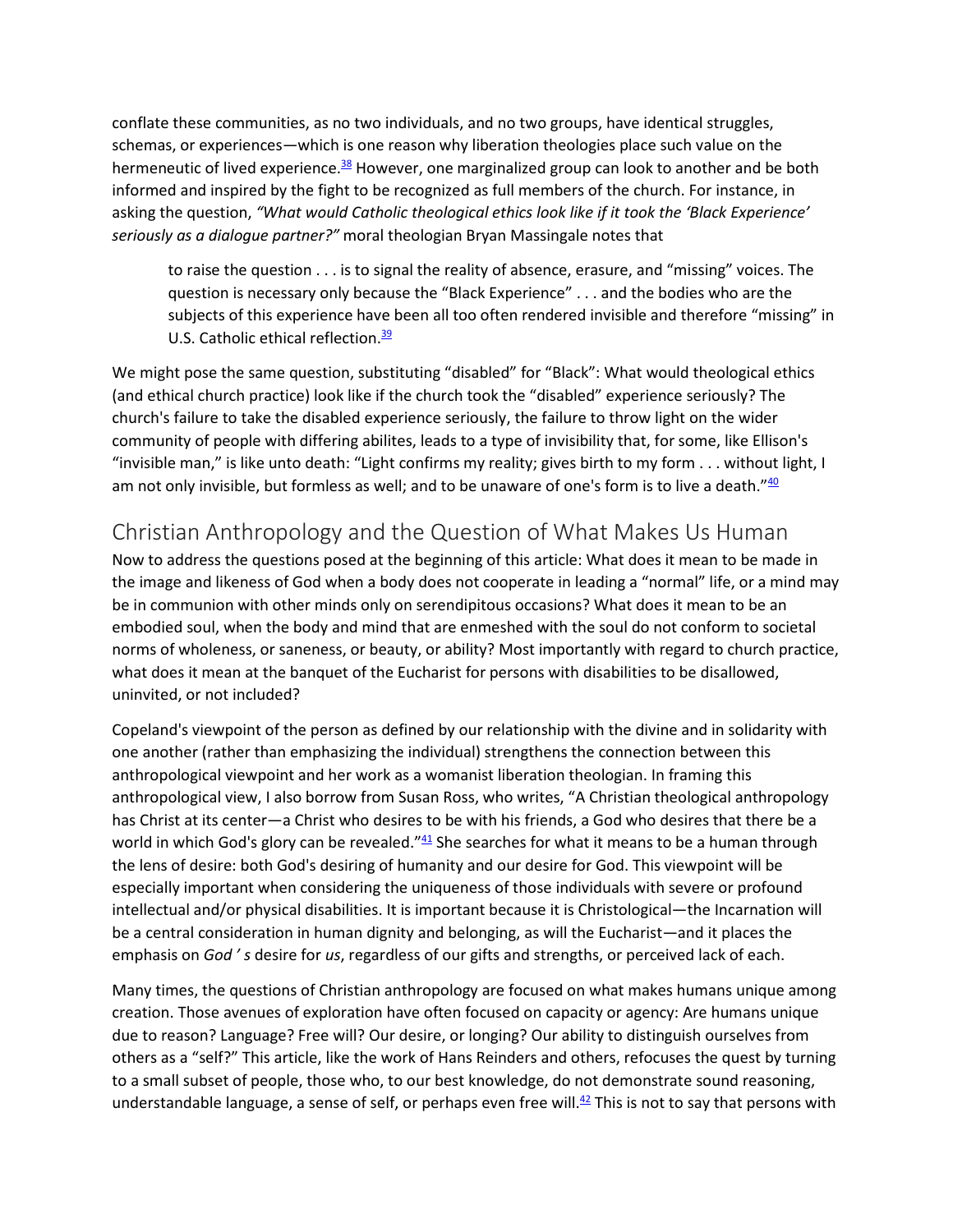profound disabilities do not have those capacities; it is only to say that they may have little or no ability to act with agency in demonstrating those capacities.

Reinders says that his book *Receiving the Gift of Friendship* "makes an unusual claim about unusual people: it says that people with profound intellectual disabilities are people just like other people . . . and  $\dots$  that the best way to understand human beings is not found in the human faculties." $43$  Reinders' theory is that we are not unique in God's creation because of our capacities, or our desires, but rather our uniqueness lies in *God ' s desire* for relationality *with us.* Reinders, who has devoted most of his career to the theology of persons with disabilities, says what is needed to live a fully human life is belonging. His main arguments are that people with profound disabilities are people just like us, and that we are all defined as dignified human beings, not by what we can do, but by our congenital relationship with God. It comes to this:

"Choice" in itself . . . presupposes that the good life for human beings is coextensive with a chosen life. What follows is that "goodness" and "meaning" is conferred on people's lives by virtue of their own authorization. . . . It will be clear that this conception of the good life excludes all those incapable of purposive agency  $\dots$  who  $\dots$  cannot affirm their own being.  $44$ 

So humanity as a whole may be defined through our relationship with God, who became one with us, and one another. In broadening our thinking regarding what makes us human, we recognize that family, sexuality, religion, ethnicity, and even elements that were once thought to be categorical (such as race, gender identity, or nationality) are multifaceted. The same is true of able-bodied-ness and intelligence. About *individual* identity, Ross writes: "Individual human identities are multiple and in flux. . . . We are enmeshed in different communities, relationships, identities. So, our definition of what it means to be a self, a person, is no longer a seamless, essential self, if it ever was. We are all defined in ways that point to our own histories."<sup>45</sup>

With this understanding of human identity as inherently dignified, despite differences, church practices of inclusion or noninclusion may be examined. In order to carry out that examination, a critical-historical lens and other methodologies inspired, in part by Vatican II, will be used, including disability liberation theology.

Reinders looks at ways that human beings with profound disabilities are served—or not—by the disability rights movement.<sup>46</sup> He critiques the benefit to profoundly disabled people, in that the focus of disability rights is to allow people to participate in activities they *choose* that are open to the partially or fully abled. This view presupposes intellectual agency in making one's choices known. I think his critique misses the mark a bit, since disability rights is a sociopolitical movement that does not purport to be a theology. For instance, other sociopolitical movements, such as the United States civil rights and women's movements, were influential in gaining societal recognition for marginalized groups before the corresponding liberation theologies were widespread. With a *group* emphasis, the rights movements would not necessarily have the same emphasis on an anthropological view of *individuals*. However, his criticism hits the mark squarely in that the movement tends to address the needs of people only above a certain level of demonstrable intellectual capacity, which would exclude people with profound disabilities. Reinders and Molly Haslam are among only a handful of writers who have attempted to look at Christian anthropology through a lens other than one based on self-agency or capacities. And both are correct in critiques of the limitations of the disability rights movement in that it centers on "choices." However, there has been demonstrable good accomplished, even if we look only at the most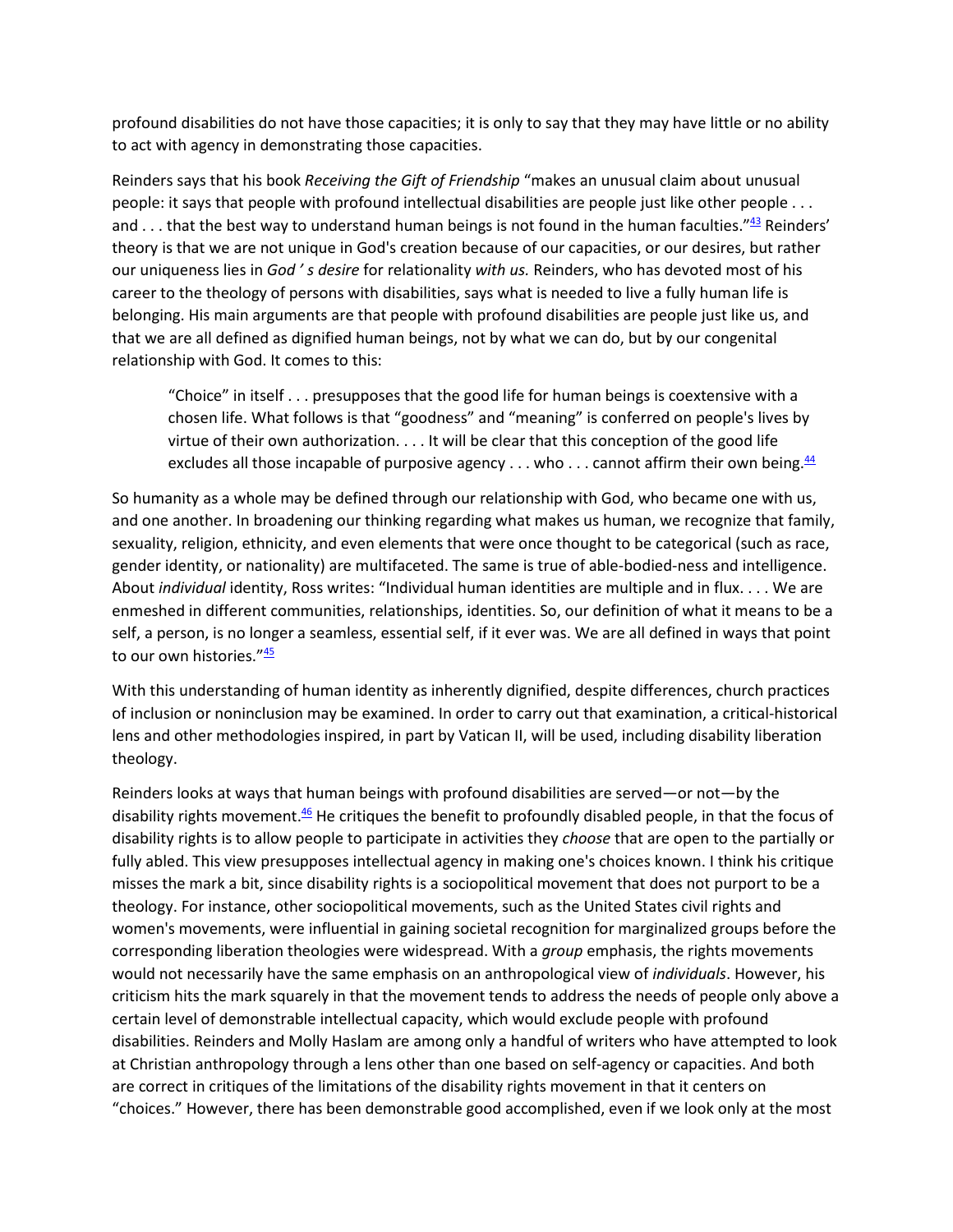basic physical changes that have been made to places covered by disability law. In places that people with profound disabilities live (such as private homes, group homes, or institutions) or travel to (hospitals, clinics, or schools) there is at least the benefit of more ease of movement, and there has been much other benefit to those who have less serious disabilities. But Reinders makes a much stronger point in agreeing with Ross, Haslam, Mary Jo Iozzio, <sup>47</sup> Margaret Farley, <sup>48</sup> and others who argue that we should not assume that independence is at the top of the list of wishes and hopes for those who cannot make all of their needs known.

And, for that small group, therein lies part of the problem.

Self-advocates are the vanguard of the movement—but, of course, the limitation is in the title. Selfadvocates must have the capacity to advocate for themselves. A writer with disabilities has a natural place of privilege when writing regarding the physical, spiritual, and psycho-social needs of persons with disabilities. But since our schemas are somewhat constrained by the limits of our own experience, people whose disabilities allow them to act as their own agents cannot fully represent the viewpoint or lived experience of those with handicapping conditions so profound that they cannot make their needs known linguistically. None of us truly can—but we can try.

### <span id="page-10-0"></span>Making All Visible through Sharing Lived Experience and the Celebration of the Eucharist

The church reduces persons with disabilities to the invisibility experienced by Ellison's nameless title character when it fails to invite and welcome them fully into the many dimensions of its corporate life. Reinders echoes the man's need for all kinds of people, and believes that

what ultimately prevents people with intellectual disabilities from full participation in our society is the fact that they are generally not seen as people we want to be present in our lives. We don't need them. Not being wanted by significant others, as every psychologist can tell, is the cause of serious personality disorders in many people. $\frac{49}{2}$ 

And since relationship is primary to life, Reinders says that we can presume, even for those who cannot make their needs known, that being chosen as a friend is the greatest good we can do for them, and for the common good: "The ultimate good is not necessarily coextensive with what all people desire, but with what is desirable for all people because of the human beings they are. Therefore, the human good must be what all people can participate in. Friendship is that kind of good."<sup>50</sup> Ross expounds on desiring: "Desiring is something that has physical and spiritual dimensions. It is necessary to our existence, since if we do not desire to eat, or to be in relationship, we will die. But, desire can also lead to despair and death. Desire is both biological and spiritual."<sup>51</sup>

We know from studies done at orphanages in the twentieth century that some babies, even though they are fed and changed, will die from a lack of love.  $52$  Just as a physical life may be extinguished, one's spiritual life may die from a lack of perceived love and nurturance. I am not certain that friendship is the *greatest* good we can do, but one would have to be quite hard-hearted not to see it as *one* great good. And Reinders' conception of friendship extends to inviting and making accommodations for all kinds of worshipers, worshipers whom we may assume have the human desire to belong. His call for friendship is nothing short of a call to obey the great commandment to love our neighbor as ourselves—and to look for neighbors whom we may have missed, so that we may love them too.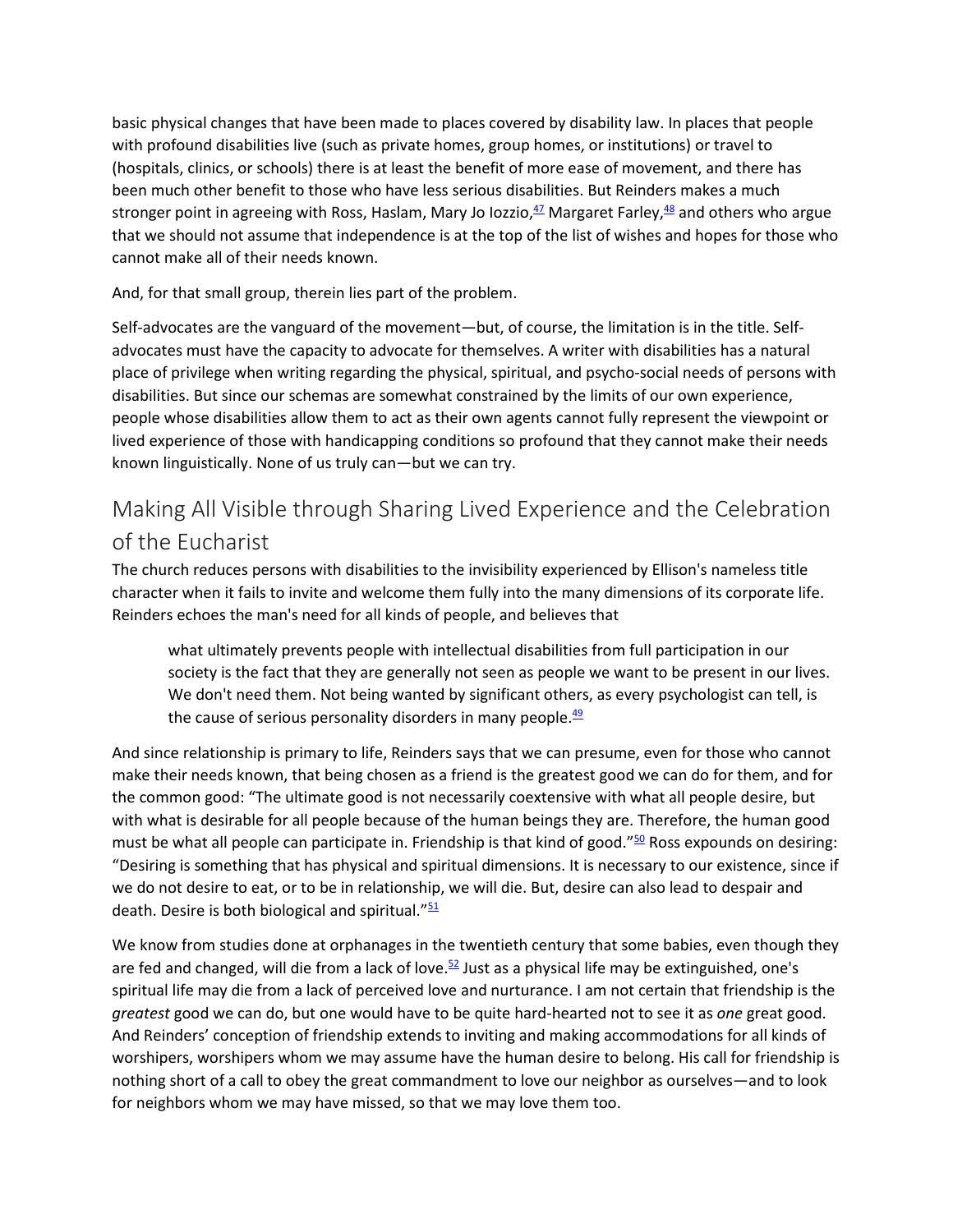There are, however, some problems with understanding and carrying out the friendship premise. What does it mean to be a friend to someone who is profoundly disabled? How can we, using Copeland's convictions, demonstrate solidarity as a set of body practices? In the United States, it is estimated that 1 to 3 percent of the population is in the category of profoundly disabled.<sup>53</sup> So, the first challenge to Reinders' theory is, logistically, that many of us will never personally know an individual with severe and/or multiply handicapping conditions. So, are we then free from responsibility?

Saliers would say we are not then freed, and he insists on creating a sense of belonging for all kinds of worshipers, noting the absence of those with profound disabilities. Wondering how our liturgies and language can be more inclusive, he examines three meanings of liturgy. He returns to the Latin term, *leitourgia*, and explains that its root meaning has to do with the work of the gathered assembly:

With its memory and hope, with its singing and praying, with eating and drinking together, with blessing one another, with anointing one another and being anointed. At root, liturgy is that common work in which the community assembles about the book of memory and hope, the font of the water of life, and the table of the word and the meal.  $\frac{54}{3}$ 

A second meaning of liturgy has to do with glorifying God and sanctifying what is human. "Worship does not make things holy by magic, but reveals and discloses what is already intrinsically holy by the grace of God in creation and redemption." $55$  The third definition reflects the ongoing work of Jesus in the world by the community, the *whole* Body of Christ. So, in the liturgy,

we join a company, a long company of people who are quite other than we: Paul, Augustine, Teresa of Avila, Dame Julian of Norwich, Francis of Assisi, and all the martyrs. The liturgy of Jesus brings together the dead and the living, the enemy and the friend, the fractured and the whole . . . and . . . through the broken body in the conflicted world . . . it invites praise, a life of blessing in the midst of the mess. Our first vocation is to be gathered and to sing, and to speak and to enact, to eat and drink together, to bathe and to be bathed, to be anointed, one way or another, in that slow inexorable dance of redeeming love, haltingly adagio or sometimes presto. . . . Liturgy is about the ongoing work of Jesus in the world hidden and yet made palpable and visible, audible and kinetic by the Holy Spirit. $56$ 

Saliers writes that when we exclude members, by not offering access, or catechesis, or welcome, then the hopes and fears, the hungers and thirsts, the laughter and laments of the Church are incomplete. For this act of inclusion to occur (which we could classify as one gesture of friendship), it would be necessary to survey parishioners to see what special needs exist. Each congregation can remodel itself, bit by bit, according to need, in order to welcome the new, the now-included parishioners. Then, if inclusion is to be more than just a catchphrase, "loving the other and oneself for the sake of God is a profound capacity that requires entering into the mystery of limit, into joy in the midst of tribulation, and into discovery of giftedness in difference. $"^{\overline{52}}$ 

Copeland emphasizes the power of the bodily practice of the Eucharist to embrace the tortured and marked body of Jesus, and the differently marked bodies of us all:

Our daily living out, and out of the dangerous memory of the torture, abuse, death and resurrection of Jesus constitutes us as his own body, raised up and made visible in the world. As *his body* we embrace with love and hope those who, in their bodies, are despised and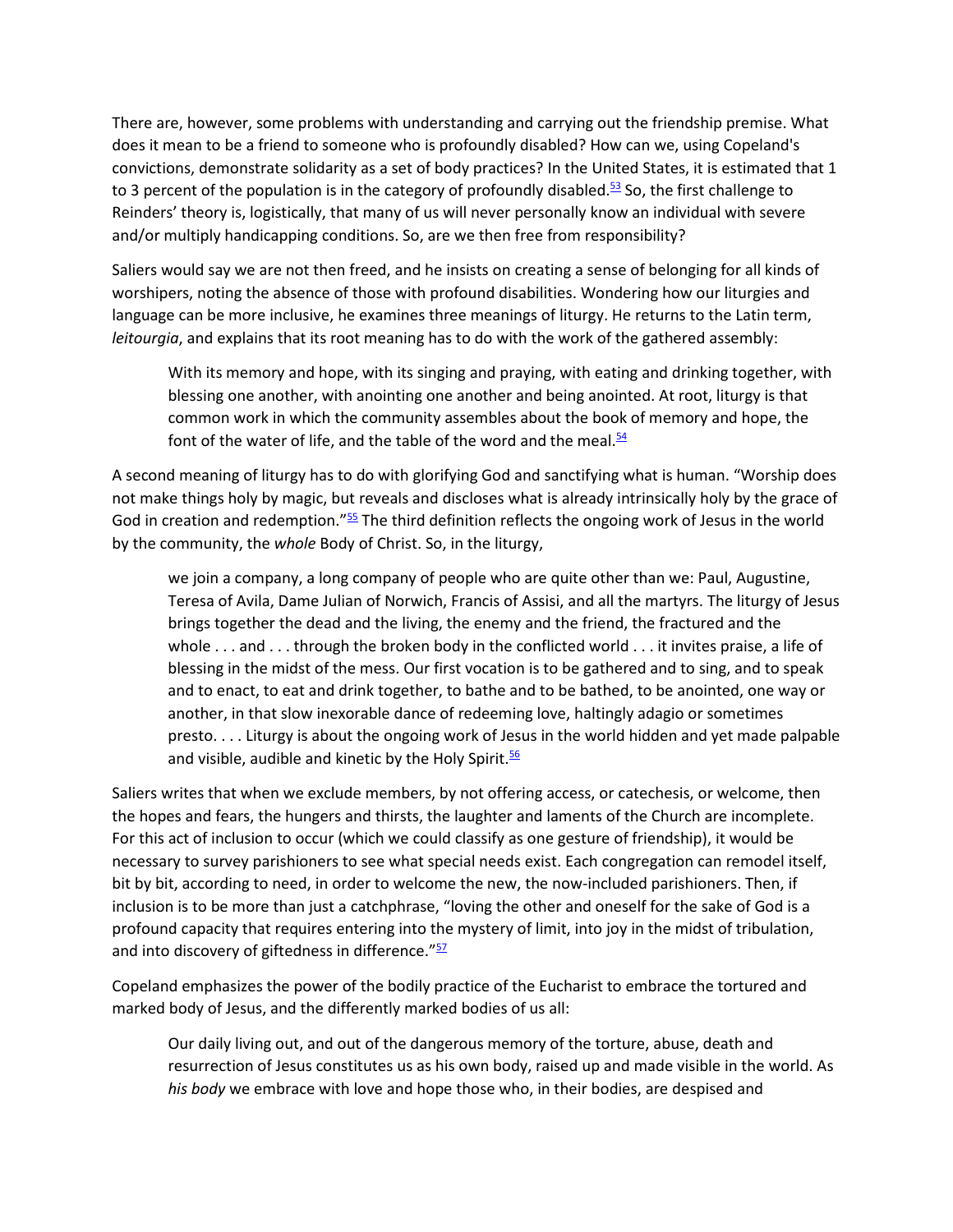marginalized, even as we embrace with love and forgiveness those whose sins spawn the conditions for the suffering and oppression of others. As *his body*, we pulse with new life, for Eucharist is the heart of the Christian community. We know in our bodies that eating the bread and drinking the wine involve something much deeper and far more extensive than consuming elements of a ritual meal. Eucharistic solidarity is a virtue, a practice of cognitive and bodily connectiveness oriented to meet the social consequences of Eucharist.<sup>58</sup>

Jesus' marks are both real and symbolic, as Copeland tells us in *Enfleshing Freedom*, in which she writes about the significance of Christ's broken body in the Eucharist. Copeland categorically marks Jesus' body as a *human* body.<sup>59</sup> She uses theological anthropology to show us that we are all enfleshed, as Jesus was; all gendered, sexed, sexualized, and cultured persons who are manifestations of the divine. Jesus, while enfleshed as a male, did nothing to indicate that gender, sexual orientation, or ethnic identity determined a person's worth. He loved, healed, and touched children, persons with disabilities, sinners—in fact, all those who had little acceptance in society.

Copeland then pushes the theological envelope by asking if we risk fetishizing or idolizing the body of Jesus by attaching the "marks" of maleness and heterosexuality (and, I might add, wholeness) to it. She does not deny that he was male, nor does she address his sexuality. Her point is, if we fetishize his maleness or sexuality above his more important universal marking, that of a human being, we risk his identification as savior for us all. Our "marks" are important, but the mark of Catholicism, the sign of the cross, should eclipse all other marks for us. It means that solidarity can never be severed from the cross nor from the radical love of God expressed through Jesus nor from the Resurrection. Liberation theologies, in solidarity, are turning the subject toward the "nobodies." This shift is not meant to be *exclusive,* but radically *inclusive*, including those formerly at the Euro-male-bourgeois center. Copeland says that we are not born racists, sexists, or homophobes (I would add able-ists), but are born into a world of bias, which can be overcome only through intentionality and intelligence in service to the broken body of Jesus. Joining the mystical Body of Christ gives us the vantage point of seeing God's face in the face of those who have suffered from our hatred and fear:

The flesh of his church is multi-layered. Pulling back layer after layer, we expose the suffering and groaning, outrage and hope of victims of history. In them we glimpse the flesh of Christ and we are drawn by that eros, his radiant desire for us, and we, too, seek to imitate his incarnation of love of the Other, love of others. The body of Jesus of Nazareth impels us to place the bodies of the victims of history at the center of theological anthropology, to turn to "other" subjects.<sup>60</sup>

Copeland's theological anthropology makes clear why Jesus must be fully present in the Eucharist, to join his body with my body, with all bodies, broken or whole. If we cannot see and feel that union, viscerally and spiritually, then the mystical Body of Christ, our central symbol, loses the power of *universal* reflection of the power to heal us *all,* and to save us *all*. We need not see anything heroic in people with disabilities to see that we cannot have full communion without them and their "broken" bodies or minds to remind us that we cannot re-member the broken Body of Christ without them. $61$ 

When we represent Jesus' body in a more vulnerable way, more people are able to recognize themselves in both the suffering, and therefore the eventual resurrection of Jesus. Many have written of the visceral power of the Eucharist to join us with Jesus and with one another. Dominique La Pierre reports an incongruous tale of beauty from the slums of Kolkata and its inhabitants—Hindus, Christians, and Muslims—who have leprosy. He recounts the story of Fr. Stephen Kovalski, whose "parish" is an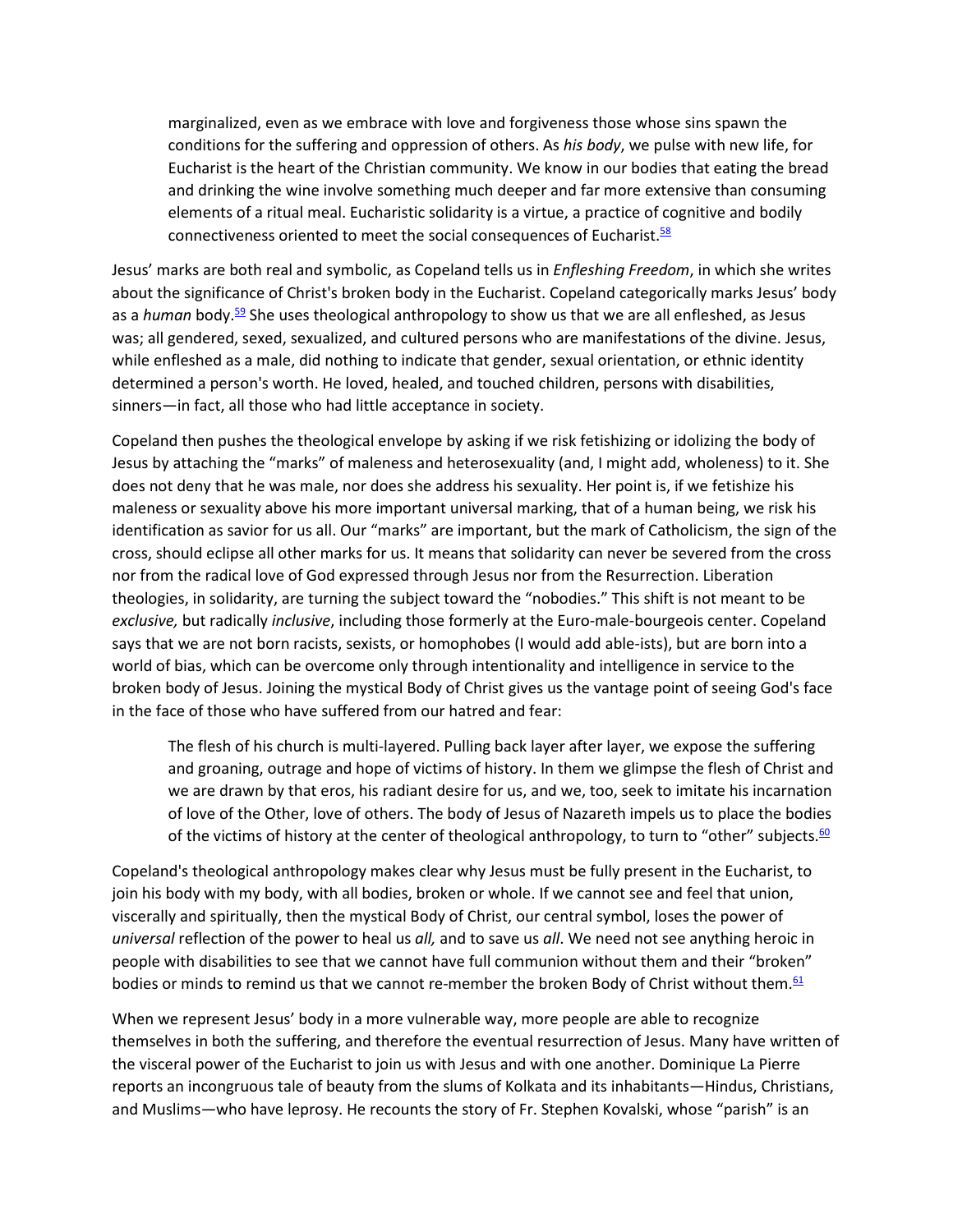area called the "City of Joy." He ministers to a group of people widely varying in their ability to care for themselves and/or to make their needs known, depending upon the severity of their leprosy. Fr. Stephen came from his native Poland with few possessions, the most prized of which was an image of Jesus' face from the Shroud of Turin. For him, that image, "with the downcast eyes and swollen cheeks, with punctured brow" was "the incarnation of all the martyrs of the slum. . . . Each one of them wore that same face of Jesus Christ proclaiming to humanity from the heights of Golgotha all the pain, but also all the hope, of man rejected." $^{62}$  The Eucharist had always held great meaning for the priest, but,

today, in the midst of these suffering, despised and broken people, he sensed all that would be unique about this offering, this sharing of bread . . . to draw closer still to the very poorest, the humblest, the most handicapped and rejected of this world. What an extraordinary source of happiness it is to have the power to enable God to express through the Eucharist the infinite quality of his love. $63$ 

Liberation theology gives credence to the witness of people who join with marginal persons, but gives pride of place to theologians who are part of a marginalized group. Nancy Eiesland, who self-identified as a person with disabilities, and the authors cited in this article so far, write from their own experience (as we all do) and have the capacity to make their needs known. Eiesland advocated for radical love and acceptance here on earth, as it will be in heaven. But, to hear from an advocate whose voice was not heard, or understood, for most of his first eighteen years, we can look to the Irish writer Christy Brown (1932–81). He came into the world the hard way, very nearly dying and taking his mother with him. However, they both lived to go home and join a family that had thirteen children who lived past early infancy (out of a total of twenty-two). Christy seems to have had cerebral palsy, probably caused by a lack of oxygen during childbirth. He was part of a loving family, yet apart; baptized in the church, yet isolated from the church community. In his autobiography, *My Left Foot*, he remembers being aware that his status as a person was doubted:

Most every doctor who examined me labeled me a very interesting but also hopeless case. Many told mother very gently that I was mentally defective and would remain so. That was a hard blow for a young mother. . . . They assured her that nothing could be done for me. She refused to accept this truth, the inevitable truth—as it seemed—that I was beyond cure, beyond saving, even beyond hope. She could not and would not believe I was an imbecile. . . . She had nothing in the world to go by, not a scrap of evidence to support her conviction that, though my body was crippled, my mind was not. . . . Finding that the doctors could not help in any way beyond telling her not to place her trust in me, or, in other words, to forget I was a human creature, rather to regard me as just something to be fed and washed and then put away again, mother decided then and there to take matters into her own hands. I was *her* child. No matter how dull and incapable I might grow up to be, she was determined to treat me on the same plane as the others, and not as the "queer one" in the back room who was never spoken of when there were visitors present. $\frac{64}{5}$ 

With the exception of his left foot, Christy had little voluntary control of his body. He learned to scoot across the floor of the family home on his bottom, and was able to make grunts, which eventually turned into some functional words that only those in his family could understand. If our definition of what it means to be human through the lens of Christian anthropology was based upon demonstrable agency or rationality, at this point in Christy's life, he would not have met the criteria to be considered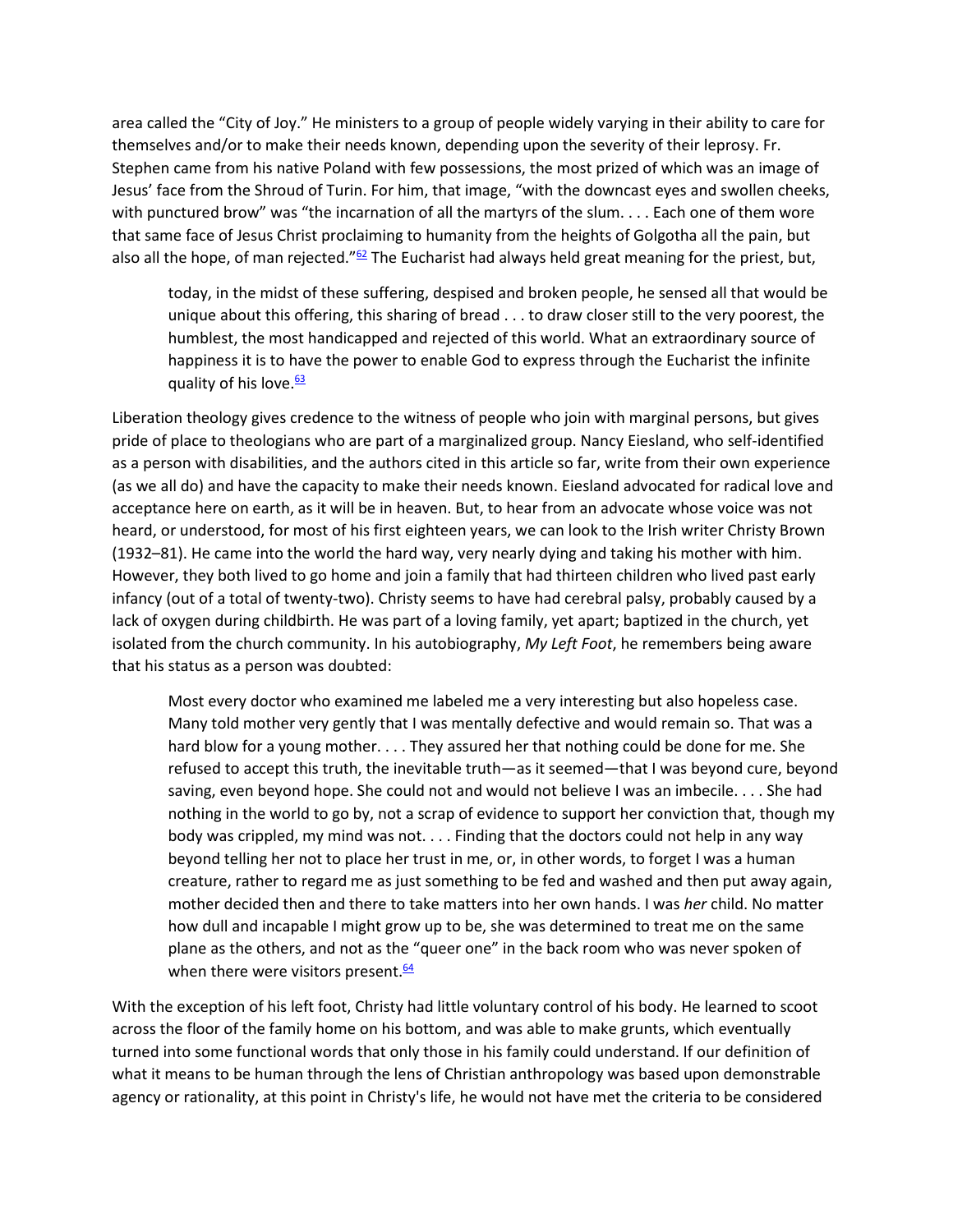human. Therefore, the definition of humans as unique because of their desire for relationality with God, God's desire for us, and our relationality or solidarity with one another is more Catholic (both with a capital and a small *c*). Christy could not attend Mass, but rather listened on the radio, and he did not fully feel the welcome of the church until he went to Lourdes, which he described as the most beautiful moment of his life:

I saw that, far from being alone and isolated as I thought myself to be, I was merely one of a brotherhood of suffering that stretched over the whole globe. I remembered the courage and perseverance that shone in the faces of the afflicted people who came from all parts of the world to hope and pray at the feet of the Virgin in the Grotto. There I had seen the whole story of my life reflected in the eyes of those I had prayed with, those men and women who spoke different tongues and who lived according to different ideals, but who were now made all brothers and sisters, all part of one family, by right of a common heritage of pain. No one thought of anyone as a foreigner in that holy little village; all the barriers that separate single persons and whole nations from one another were broken down and burned away by the common need for understanding and communication which we all felt and which suffering alone could have inspired. $65$ 

Eventually Christy became able, first through mastering writing with his left foot, then later, through therapy, to communicate his wishes and needs. He became a patient, a student, and then a helper of younger children at a special clinic. The clinic included a school—something, like Mass, in which he had never been included:

In the schoolroom, the more backward of the children, those who have never been able to attend normal schools with their sisters and brothers because of their "difference," are given an ordinary primary education. . . . Thus one more gulf is bridged, one more link is forged in helping these children to establish ordinary contact, with ordinary people. $66$ 

Ellison's "invisible man" also experiences, for one brief, shining moment, what it feels like to be seen and heard truly by others, to be recognized temporarily as human, and he is overwhelmed by the experience. "I feel, I feel that suddenly I have become *more human*. Do you understand? More human. . . . With your eyes upon me, I feel I've found my true family. I feel that here tonight . . . the new is being born, and the vital old revived. In each of you, in me, in us all." $67$ 

How can we make ourselves recognize the humanity—and divinity—in everyone? How can we bring to fruition a Christian anthropology that views the person as dignified by birthright through the Incarnation, and through the belief that we are made in the image and likeness of God? Christy Brown's desire for "ordinary contact, with ordinary people" brings us back to Reinders' call for friendship as one way to carry out belief in such an anthropology. Earlier in this article, while supporting that call, there was a discussion of one challenge in befriending those with profound disabilities, that of not knowing any of those individuals personally. Also, many authors, like Reinders, focus on dissecting the story of Jesus curing the man born blind (John 9:1–41), thus exposing a second challenge: this and other passages of healing may be read by some with disabilities as offensive[.68](https://www.cambridge.org/core/journals/horizons/article/making-the-invisible-visible-inviting-persons-with-disabilities-into-the-life-of-the-church/960A22FF83E46C8D7F9A3BE0BD30B642/core-reader#fn68) Reinders includes some of the reasons for this negative reaction, such as why the man is presumed to be sinful, and why blindness is used as an insult when referring to the Pharisees. He does a creditable job of placing the disability with the Pharisees and the wisdom with the blind man. But, he comes perilously close to an older view, a view from what we might call a place of able-bodied privilege.<sup>69</sup> From that able-ist vantage point, people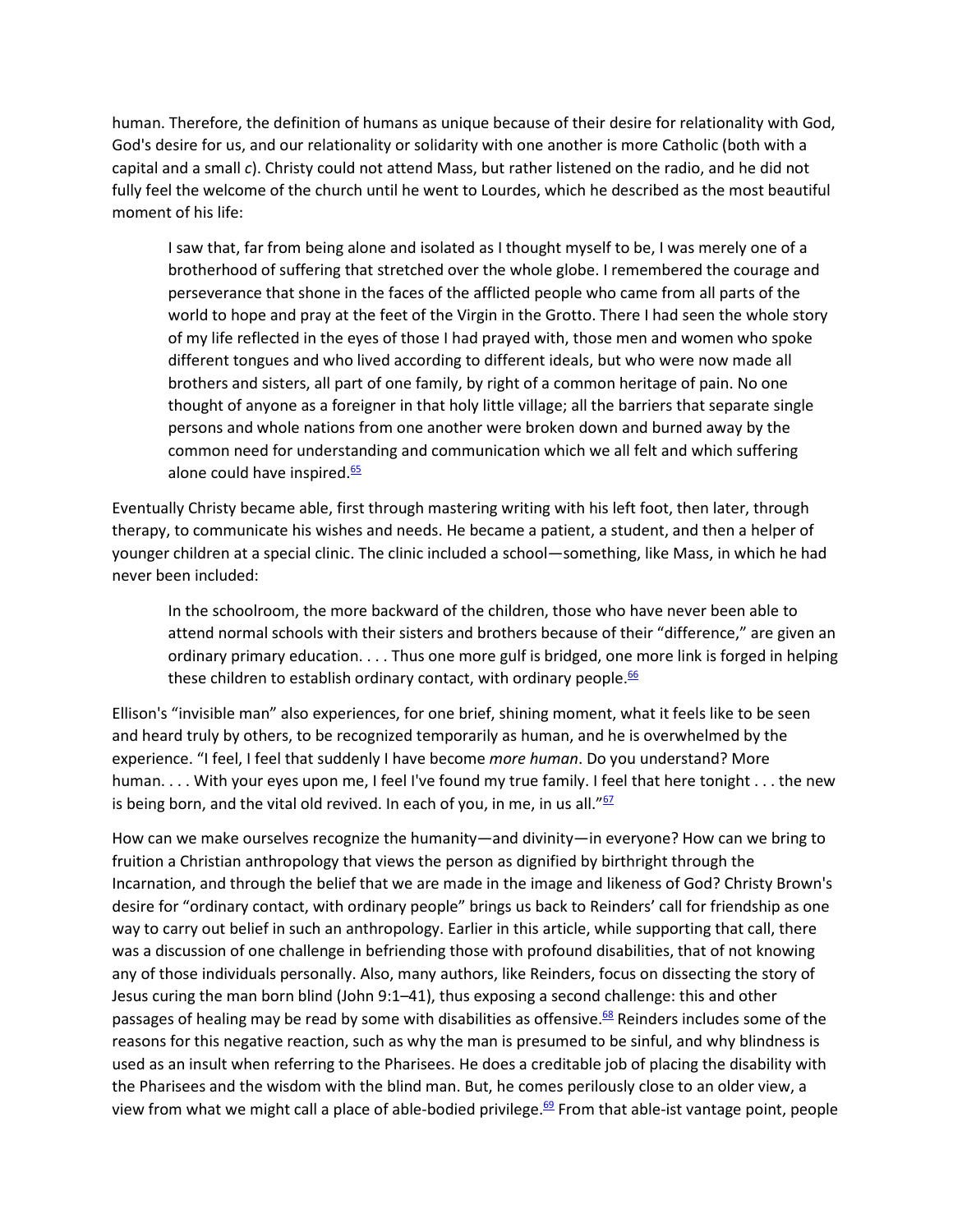with disabilities are put on earth to show the works that God can do: such as miracle healings, kindness done toward the disabled, disabled people being here to teach the temporarily abled what really matters. While that is specifically John's point in 9:3, and real good may be done by the temporarily abled who interact with people with disabilities, there are (at least) three main problems with this line of thought.

First, blind people, in modernity, are not considered profoundly disabled, as they have many capacities and can act with agency on their own behalf. There are many degrees of blindness or low vision, and most legally blind people would probably consider themselves disabled, but not profoundly so. Second, as much as families love and cherish family members with profound disabilities, to think that God sent their family member to earth in this way for the good of others is problematic and painful. It is hard to imagine a loving God choosing to enmesh a soul with a body that is such a source of physical and/or psychological pain on purpose—even for the good of others. And, third, in his assumption that people with disabilities are sent to show God's works, Reinders seems to be disagreeing with one of his primary arguments—that people with profound handicaps do not have to *do* anything (the blind man makes the Pharisees look bad, and praises Jesus) to have human dignity—they just have to abide in God's friendship.

Although Reinders disagrees with aspects of liberatory disability theology, mostly on the same grounds as his arguments with the disability rights movement, he would find support in those more radical quarters. For instance, Jon Sobrino's claim that there is no salvation outside the poor argues along a similar line: if we are not poor ourselves, we must either join the poor in their struggle or actively help them to free themselves from poverty.<sup>70</sup> So, a kind of witness and solidarity is called for by Reinders that is similar to what liberation theology asks of us. The strongest section in Reinders' book is his summary of the story of L'Arche, and its founder, Jean Vanier. L'Arche is similar to Dorothy Day's radical commitment to the poor. Vanier founded the L'Arche communities for those without disabilities (called assistants) to choose to live in friendship with those with disabilities (called community members).<sup>71</sup> There is a recognition, by the assistants, that it is only in joining with people whom society has cast as broken that we can see the brokenness in ourselves. There is a necessary focus on the group first, in the way that liberation theology calls us to task for the way we make people "other," and, once we have opened ourselves to joining the group, a focus on the *imago Dei* within each individual. I went through such a journey myself, spending a summer during college working with children and young adults with severe and multiple disabilities. My first day, I am ashamed to admit, I was repulsed and frightened by some of the children and youth. The unfamiliar sights, sounds, and smells blended together, masking the individuals. The presence of bodily fluids and the challenges that the children and youth had to meet each day were overwhelming to me. But, as time went on, the grace of their daily presence made me realize that I was the one who had difficulty joining their community, not the other way around. My fear of the group was replaced by an abiding sense of love and friendship for the individuals—and a recognition that they were people, just like me, and members of the Body of Christ.

The renowned theologian Henri Nouwen lived in the L'Arche community the last years of his life. At first, he resented having to take care of the most intimate needs of a young man who did not seem responsive except, at certain times, slowing procedures down by having seizures. Nouwen saw his "real work" there as being a chaplain. As time went on, however, he began to learn from the young man, Adam, how to be patient, how to appreciate different rhythms of life, and, ultimately, how to love God better. That is the ultimate act of friendship—to voluntarily spend one's life with another. Without the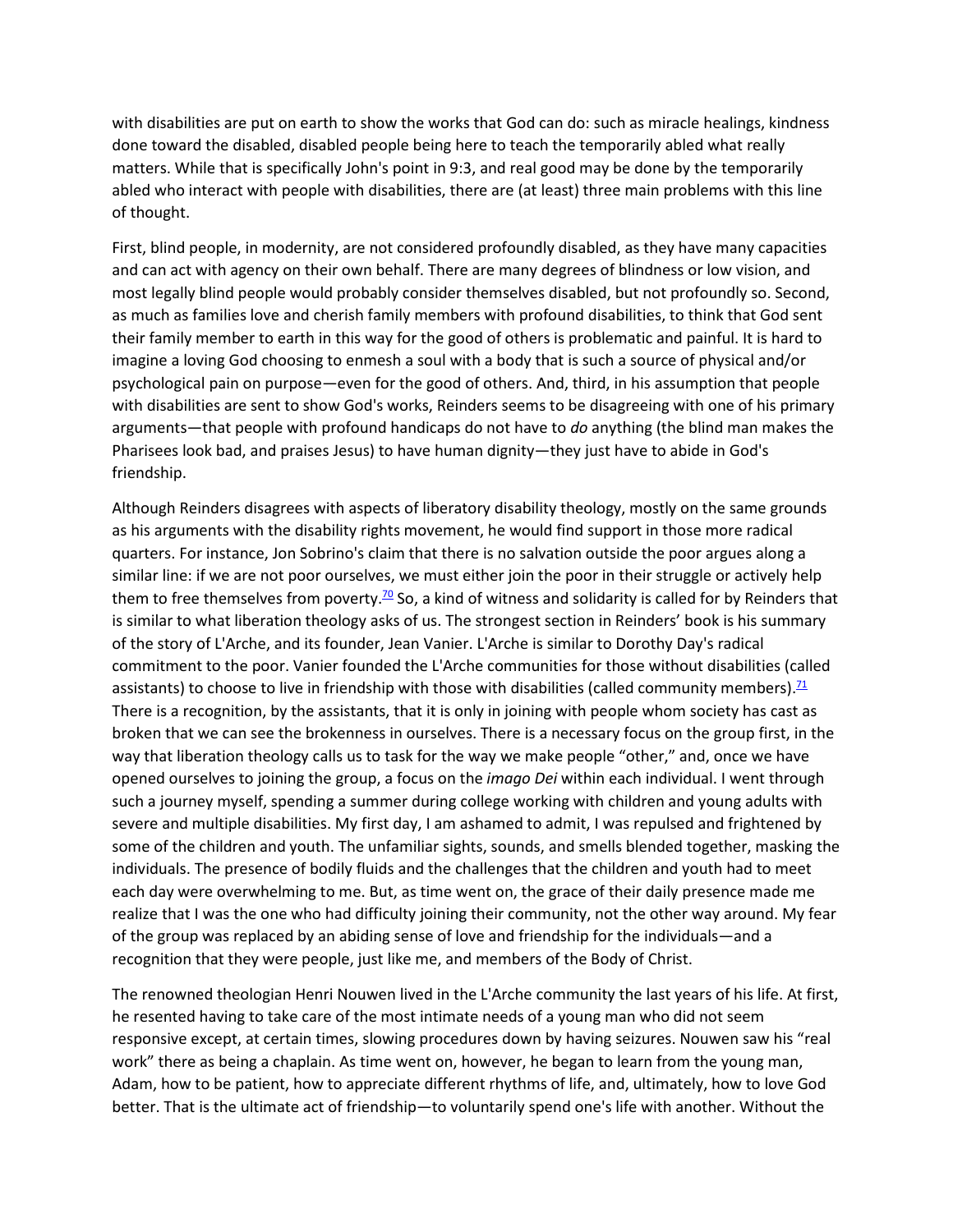"space" that L'Arche had created, both figuratively and literally, that friendship would have been impossible. Nouwen wrote:

So we can see that creating space is not easy in our occupied and preoccupied society. And still, if we expect any salvation, redemption, healing and new life, the first thing we need is an open receptive place where something can happen to us. Hospitality, therefore, is such an important attitude.<sup>72</sup>

The stories from L'Arche are profoundly moving, and filled with humility on the part of the more ablebodied assistants. Again, there is the danger of seeing people with disabilities as being there for the enlightenment of the temporarily able-bodied. But, in this case, any such notion may be set aside, as the assistants at L'Arche are choosing to live a life in community with those who would have a more difficult life without the companionship that benefits both. This is living out one of the great commandments loving our neighbor as we love ourselves.

#### <span id="page-16-0"></span>Next Steps and Conclusion

We are not the Body of Christ without all of our members. My sister and brother-in-law know this, even though they have never expressed it in this way. There is a group home across the street from them, and for more than ten years they have driven one or two of the people from the group home (who were born with a genetic condition that precludes their being able to live by themselves) to church on Sunday mornings. It does not make my sister feel like a good person that she does this; rather, she often feels like a bad person, because it makes Sunday mornings crabby, hectic, and complicated rather than peaceful, as she would wish her Sundays to be. Yet she continues, because if she did not, she knows her parish would look less like the kingdom of heaven. She and her husband say that it is nothing more than loving our neighbor—even when that commandment is inconvenient.

We must ask our parish leadership, Do we know who is in *our* parish that doesn't come to church because of physical or psychological barriers? Is our parish church disability-accessible? Is our parish church universally welcoming? Are we working on finding our neighbors who have been invisible so that we may love and include them?

A first step might be to survey who is in our parish and ask what would make the liturgy accessible to them. A sound system? Wheelchair ramps and proper space for wheelchairs in the congregation? Largeprint hymnals? Elevators? A quiet room for people on the autism spectrum or others who need a break or want to be close but need a safe distance? A congregation does not have to start from scratch in creating a survey. There are a number of high-quality surveys in existence, such as the ones used by the Episcopal Diocese of Michigan, and the National Catholic Partnership on Disabilities, which could be modified for a particular faith community. Additionally, some faith communities, such as the United Methodists, have extensive policies and resources that could be adapted.<sup>73</sup>

Some may question the presumption that people with disabilities want to attend liturgies. Most people with disabilities can make their needs known. But if a loved one is not capable of making their needs known, guardians or advocates may assume, out of a desire for solidarity, that they would like to be included in the liturgy.<sup>74</sup> If our churches are not reflective of the whole Body of Christ, we must reach out and ask parishioners if there are family members or friends who might be desirous of celebrating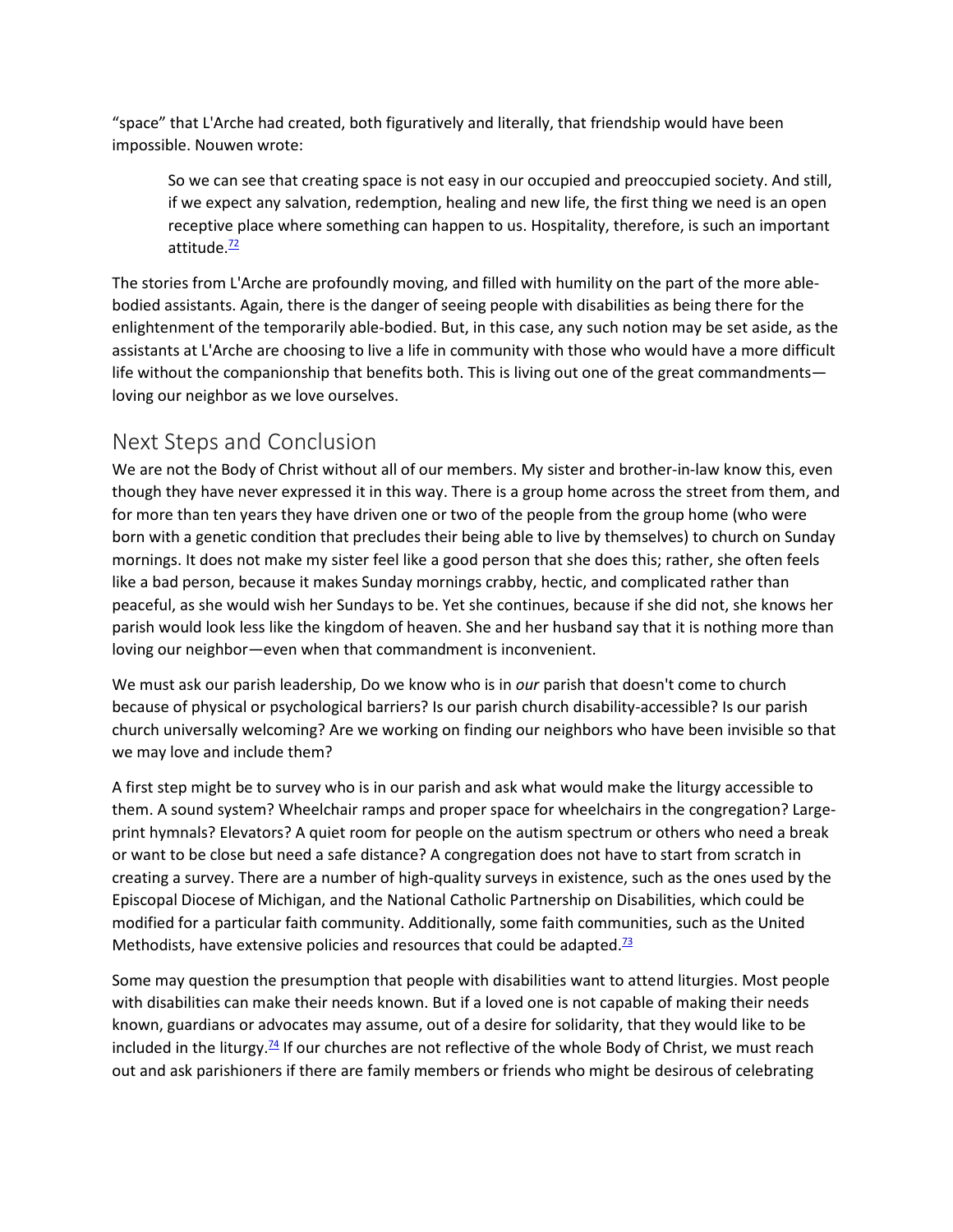the sacraments, and make programs such as SPRED (Special Religious Development), which prepare people with special needs for sacraments and companionship, universally available.<sup>75</sup>

*Not* to make accommodations so that persons with disabilities can participate in the life of the church and feel welcomed is antithetical to Sacred Scriptures, the social justice teachings of many faiths, Christian anthropology, liberation theology, and the witness of lived experience. Copeland sums up the importance of inclusion, especially in the Eucharist: "In spatial inclusion, authentic recognition and humble embrace of different bodies, Eucharistic celebration forms our social imagination, transvalues our values, and transforms the meaning of our being human, of our embodying Christ." $\frac{76}{6}$ 

Accommodation is not a favor to be done for someone we feel pity for—it is an article of faith. As God's beloved, it is right and just that persons with disabilities take their place at the Communion table. Their justice should not have to depend on our charity, but rather on our commitment to the common good and full communion. In *Octogesima Adveniens* Pope Paul VI decried the hypocrisy of inaction in the face of Jesus' clear teaching:

It is not enough to recall principles, state intentions, point to crying injustice and utter prophetic denunciations; these words will lack weight unless they are accompanied for each individual by a livelier awareness of personal responsibility and by effective action. . . . The Church invites all Christians to take up a double task of inspiring and innovating in order to make structures evolve so as to adapt them to the real needs of today. $\frac{77}{2}$ 

The example of L'Arche is probably as close as we can come to the eschatological reality of the kingdom of heaven here on earth. And, for most of us, it is a shining ideal to strive for but something most of us will never be able to bring ourselves to do, any more than many of us would sell our possessions and live in a Catholic Worker House in voluntary poverty. What can we do short of that? Aside from the earlier suggestions for making parishes inclusive, how can we show friendship? Aside from making our parishes inclusive, if we do not know people with profound disabilities, but a parish survey identifies people who are caregivers, giving family members a break while we spend time with the person with disabilities, allowing friendship to grow over time, would be very welcome. We can also work more actively to recognize the Body of Christ through making the environment of the church more inclusive. For instance, visual artist Janet McKenzie has done portraits of Jesus, the Holy Family, saints, and angels in new ways that help us to see ourselves, whoever we may be, in those paintings. One painting in particular drew my attention. It is the Holy Family, and the child, Jesus, appears to have a developmental delay.<sup>78</sup> In that image, that precious image of the child Jesus, families of persons with disabilities may see themselves as no longer invisible, but as full members of the Body of Christ. Images like that would create a wonderful sense of hospitality, and an invitation to abide in God's friendship.

We must also heed Eiesland's call for an end to restrictions on the full practice of Christianity, by incorporating practices such as universal design in buildings, and putting an end to the glass ceiling for those who are called to ministry. Jan Robitscher recalls how difficult her journey to ordination in the Episcopal Church was, because of her visual disability. In "Through Glasses Darkly: Discovering a Liturgical Place" she writes of the three dimensions of "discovering a liturgical place":

finding a physical, architectural place to worship; finding a place within the worshipping community; and finding a place in which to exercise the various charisms of liturgical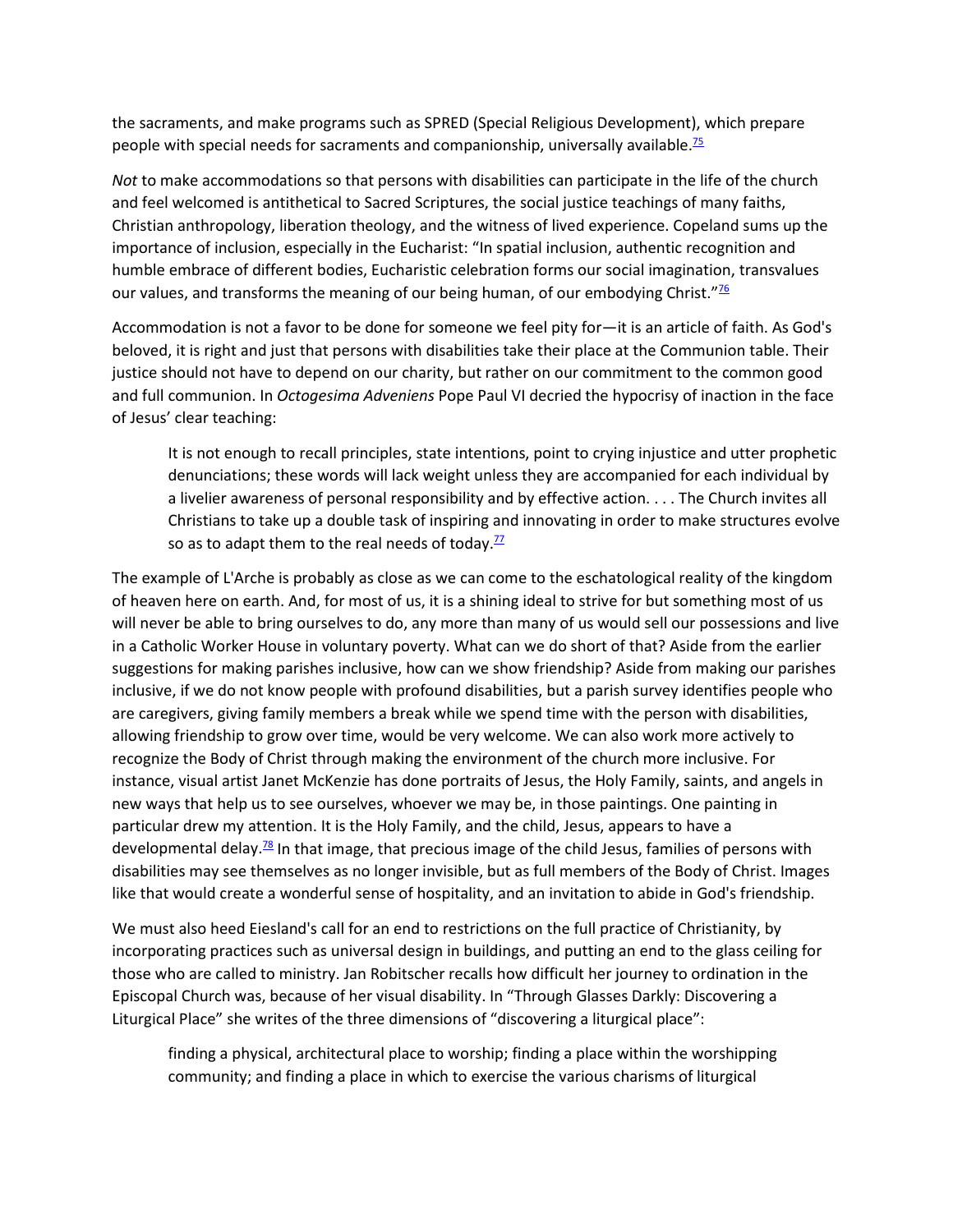leadership. . . . For too long, churches have been inaccessible to persons with disabilities, the message (whether conscious or not) being that only the unblemished may approach the altar.<sup>79</sup>

Once we have helped to create the liturgical place, there is one more thing that is perhaps even more important to remember. As Copeland and Saliers would tell us, without making the "broken" or "marked" bodies visible among us, we cannot re-member Jesus' body in the Eucharist, and our closest glimpse of the kingdom of heaven becomes invisible.

#### <span id="page-18-0"></span>References

- <sup>1</sup> Swinton, John, "From Inclusion to Belonging: A Practical Theology of Community, Disability and Humanness," Journal of Religion, Disability & Health 16, no. 2 (2012): 172–90 (emphasis in the original).
- <sup>2</sup> Devries, Dawn, "Creation, Handicappism, and the Community of Differing Abilities," in Reconstructing Christian Theology, ed. Chopp, Rebecca S. and Taylor, Mark Lewis (Minneapolis: Augsburg Fortress, 1994), 131. Devries, as an advocate, is understood here to use "seen" metaphorically.
- <sup>3</sup> Dutch theologian Hans Reinders says that when he asks clergy about members of their congregation with disabilities, the most frequent response is that there are none. Reinders, Hans S., Receiving the Gift of Friendship: Profound Disability, Theological Anthropology, and Ethics (Grand Rapids, MI: Eerdmans. 2008), 335.

<sup>4</sup> Ralph Ellison, *Invisible Man* (1947; New York: Random House/Vintage International, 1980), 3.

 $<sup>5</sup>$  [Ibid.](https://www.cambridge.org/core/journals/horizons/article/making-the-invisible-visible-inviting-persons-with-disabilities-into-the-life-of-the-church/960A22FF83E46C8D7F9A3BE0BD30B642/core-reader#fn4), 577.</sup>

<sup>6</sup> UNESCO, "Overcoming Obstacles to the Integration of Disabled People," Report to the World Summit on Social Development, ed. Rachel Hurst (Copenhagen: Disability in Action, 1995). This denial of access to clerical roles follows in the Catholic Church's tradition of denial of ordination for marginalized groups, such as African Americans. For instance, see Davis, Cyprian, The History of Black Catholics in the United States (New York: Crossroad, 1992) and Copeland, M. Shawn, Uncommon Faithfulness: The Black Catholic Experience (Maryknoll, NY: Orbis Books, 2009). The exclusion of people with disabilities is evident from the Vision Vocation Network website [\(https://www.vocationnetwork.org/en/articles/show/235\)](https://www.vocationnetwork.org/en/articles/show/235), which helps seekers to find the minority of orders who will take candidates with disabilities. The web page features the Benedictine Sisters of Jesus Crucified: "Founded in France in 1930, the Roman Catholic Order of Benedictines of Jesus Crucified is one of the few religious orders that widely accepts women with physical disabilities. The order maintains . . . a fully accessible facility that is currently home to 21 sisters. Sister Mary Zita, OSB, vocation director, says the community is able to accept women who are blind, have heart conditions, diabetes, orthopedic conditions, post-polio conditions, and spinal bifida. They do not accept women with mental or neurological disorders."

 $7$  Lev 19:14 (NRSV).

<sup>8</sup> Eiesland, Nancy L., "Barriers and Bridges," in Human Disability and the Service of God: Reassessing Religious Practices, ed. Eiesland, Nancy L. and Saliers, Don E. (Nashville: Abingdon Press, 1998), 200–229.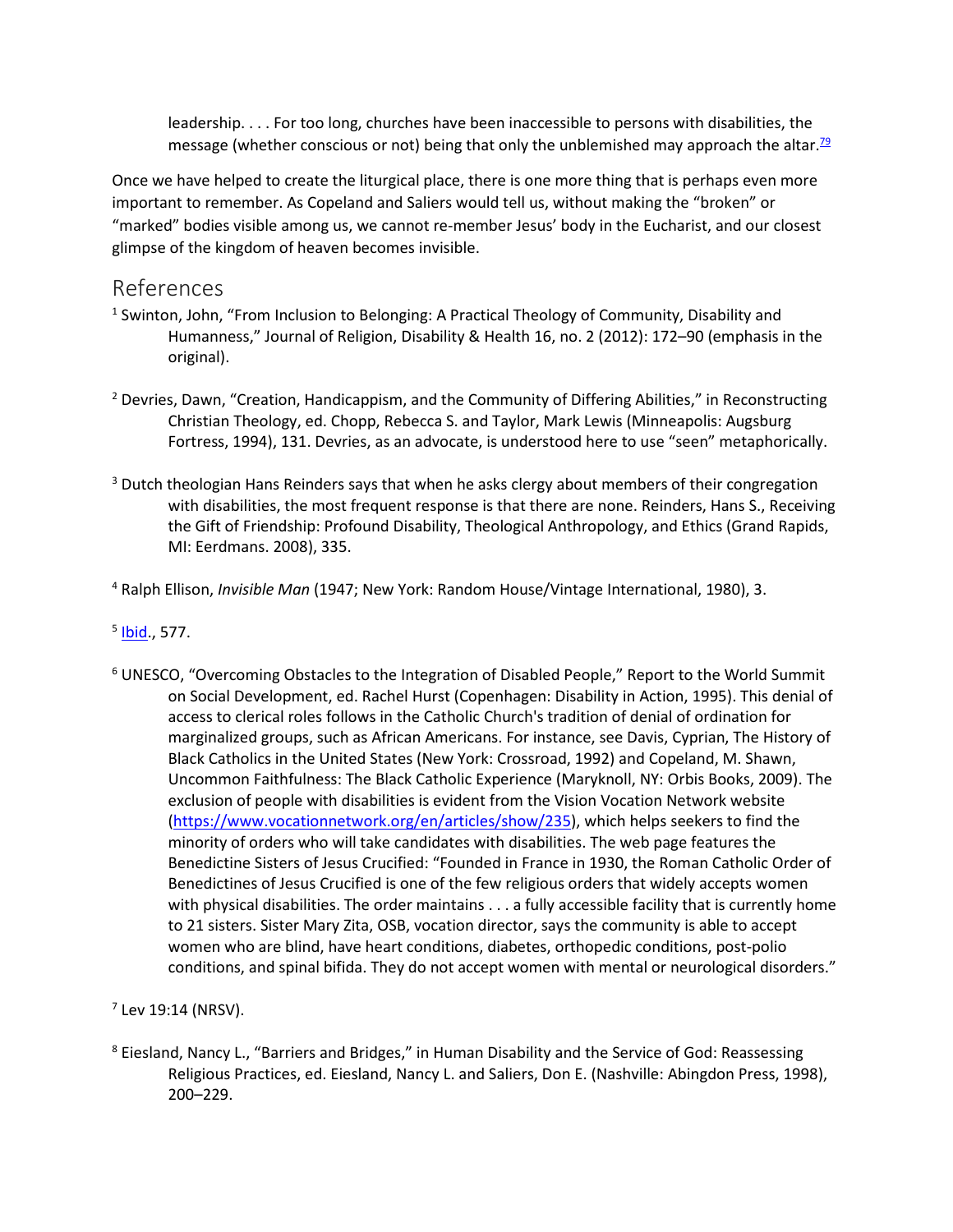- <sup>9</sup> Helen Betenbaugh and Marjory Proctor-Smith, "Disabling the Lie: Prayers of Truth and Transformation," in Eiesland and Saliers, *Human Disability*, 293.
- <sup>10</sup> Matt 8:1–4, 16–17, 28–34; 9:27, 18–26, 27–31, 32–34; 11:5–6; 12:10–14, 15, 22–28; 14:34–36; 15:21– 28, 29–30; 17:15–19; 20:29–34, 21:14 (NRSV). The biblical language is less than sensitive, and reflective of the times.
- <sup>11</sup> United States Conference of Catholic Bishops, Pastoral Statement of U.S. Catholic Bishops on Persons with Disabilities (Washington, DC: USCCB, 1988).

 $12$  lbid., 1.

 $13$  [Ibid.](https://www.cambridge.org/core/journals/horizons/article/making-the-invisible-visible-inviting-persons-with-disabilities-into-the-life-of-the-church/960A22FF83E46C8D7F9A3BE0BD30B642/core-reader#fn11), 2.

 $14$  [Ibid.](https://www.cambridge.org/core/journals/horizons/article/making-the-invisible-visible-inviting-persons-with-disabilities-into-the-life-of-the-church/960A22FF83E46C8D7F9A3BE0BD30B642/core-reader#fn11), 3.

 $15$  [Ibid.](https://www.cambridge.org/core/journals/horizons/article/making-the-invisible-visible-inviting-persons-with-disabilities-into-the-life-of-the-church/960A22FF83E46C8D7F9A3BE0BD30B642/core-reader#fn11), 3-4.

 $16$  [Ibid.](https://www.cambridge.org/core/journals/horizons/article/making-the-invisible-visible-inviting-persons-with-disabilities-into-the-life-of-the-church/960A22FF83E46C8D7F9A3BE0BD30B642/core-reader#fn11), 4.

 $17$  [Ibid.](https://www.cambridge.org/core/journals/horizons/article/making-the-invisible-visible-inviting-persons-with-disabilities-into-the-life-of-the-church/960A22FF83E46C8D7F9A3BE0BD30B642/core-reader#fn11), 6.

- <sup>18</sup> Holland, Jonathon, Gilger, Patrick, and Gaunt, Thomas P., Disabilities in Parishes across the United States: How Parishes in the United States Accommodate and Serve People with Disabilities (Washington, DC: CARA, 2016), 1.
- <sup>19</sup> Fletcher, Laura, "Ramp It Up: How Parishes Can Increase Accessibility," U.S. Catholic 78, no. 12 (2015): 18–22, at 19.

<sup>20</sup> Quoted in Fletcher, "Ramp It Up," 21.

<sup>21</sup> Gutiérrez, Gustavo, A Theology of Liberation (Maryknoll, NY: Orbis Books, 1988), 9-10.

<sup>22</sup> [Ibid.](https://www.cambridge.org/core/journals/horizons/article/making-the-invisible-visible-inviting-persons-with-disabilities-into-the-life-of-the-church/960A22FF83E46C8D7F9A3BE0BD30B642/core-reader#fn21), 171.

- <sup>23</sup> For a summation, see Eiesland, Nancy, The Disabled God: Toward a Liberatory Theology of Disability (Nashville: Abingdon Press, 1994), chap. 3, "The Body Politics," 49–67.
- <sup>24</sup> Ross, Susan A., Anthropology: Seeking Light and Beauty (Collegeville, MN: Liturgical Press, 2012), 92-94 (hereafter *Light and Beauty*).
- <sup>25</sup> Eiesland, *The Disabled God*, 67.
- <sup>26</sup> For an opposing viewpoint, see Reinders, Hans S., Receiving the Gift of Friendship: Profound Disability, Theological Anthropology, and Ethics (Grand Rapids, MI: Eerdmans. 2008), esp. chap. 4, pp. 123–50.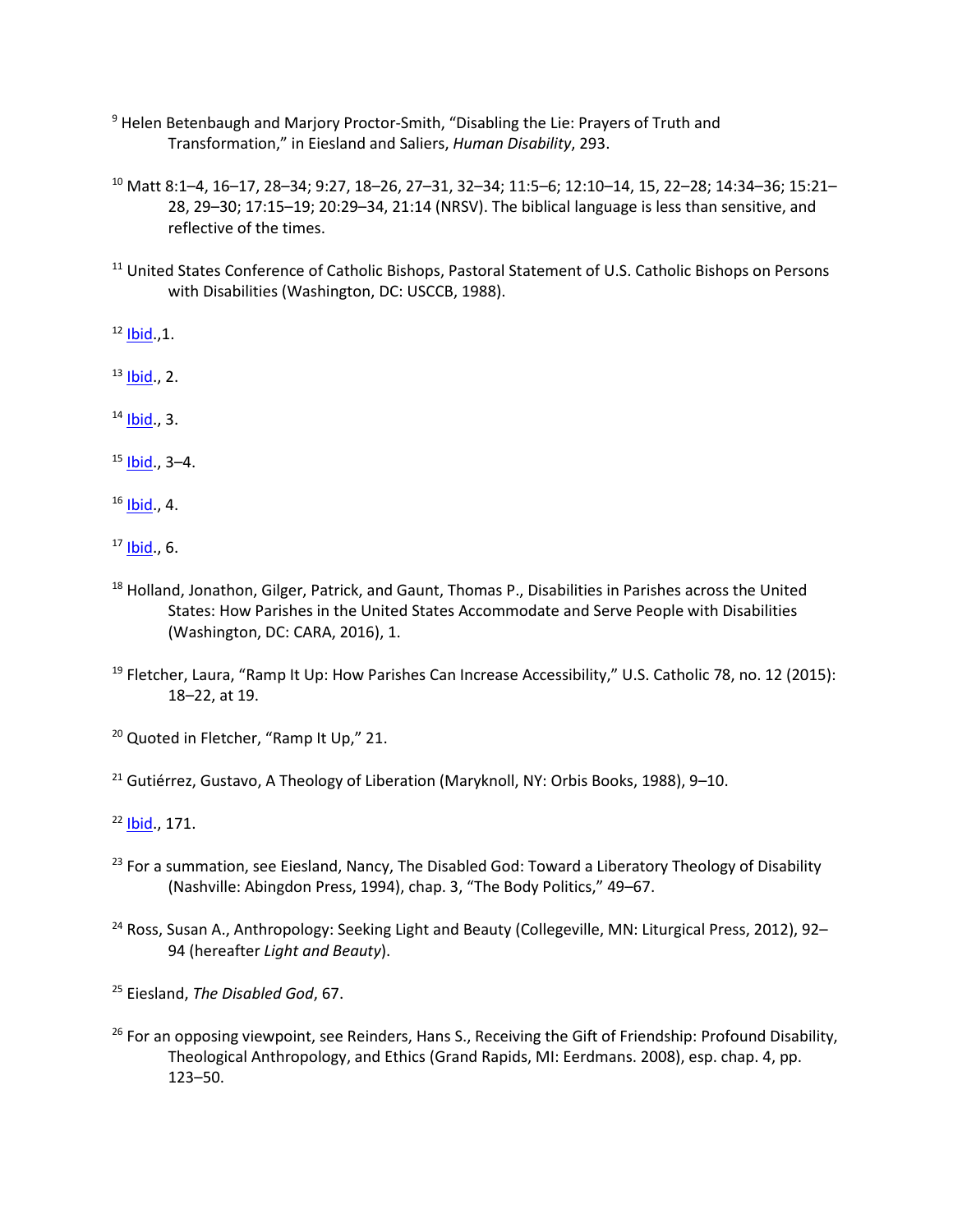<sup>27</sup> Eiesland, *The Disabled God*, 63.

<sup>28</sup> See Eiesland and Saliers, *Human Disability and the Service of God*.

- $29$  While I have no expertise in canon law, in terms of ordination, it appears to be more a case of prevailing expectations rather than canon law. According to the Vatican website, men are not expressly banned from the Roman Catholic priesthood because of any specifically named disability except for "amentia or other psychic illnesses," which could have a broad application (canon 1041). However, they are impeded by having unnamed "irregularities" for which they can be given a dispensation only by the Holy See, or in some cases, local bishops. Canon 1051 states that "there is to be a testimonial of . . . a properly executed inquiry about his state of physical and psychic health." Again, it appears that the hierarchy has vast discretion. [http://www.vatican.va/archive/ENG1104/\\_INDEX.HTM.](http://www.vatican.va/archive/ENG1104/_INDEX.HTM)
- <sup>30</sup> Holland, Gilger, and Gaunt, "Disabilities in Parishes," 5.
- <sup>31</sup> Don E. Saliers, "Toward a Spirituality of Inclusiveness," in Eiesland and Saliers, *Human Disability*, 19– 31, at 20.
- <sup>32</sup> DeVries, "Creation, Handicappism, and the Community of Differing Abilities."
- <sup>33</sup> Goffman, Erving, Stigma: Notes on the Management of Spoiled Identity (New York: Simon & Schuster, 1963); quoted in Sarah J. Melcher. "Visualizing the Perfect Cult: The Priestly Rationale for Exclusion," in Eiesland and Saliers, *Human Disability*, 57–58. I do not accept all of Goffman's theory, but find it useful to address stigma. There are many critics of aspects of Goffman's theory. For one example, see Eiesland, *The Disabled God*, 58–61.
- <sup>34</sup> DeVries, "Creation, Handicappism," 127.
- <sup>35</sup> [Ibid.](https://www.cambridge.org/core/journals/horizons/article/making-the-invisible-visible-inviting-persons-with-disabilities-into-the-life-of-the-church/960A22FF83E46C8D7F9A3BE0BD30B642/core-reader#fn34), 131 (emphasis in the original).
- <sup>36</sup> Copeland, M. Shawn, Enfleshing Freedom: Body, Race, and Being (Minneapolis: Fortress Press, 2010), 2.

#### $37$  [Ibid.](https://www.cambridge.org/core/journals/horizons/article/making-the-invisible-visible-inviting-persons-with-disabilities-into-the-life-of-the-church/960A22FF83E46C8D7F9A3BE0BD30B642/core-reader#fn36)

- <sup>38</sup> Womanist theologian Monica Coleman explores the intersectionality between racism, sexism, and able-ism, based on her authentic, lived experience and her faith journey in Bipolar Faith: A Black Woman's Journey with Depression and Faith (Minneapolis: Fortress Press, 2016).
- <sup>39</sup> Massingale, Bryan N., "The Systematic Erasure of the Black/Dark-Skinned Body in Catholic Ethics," in Catholic Theological Ethics Past, Present, and Future: The Trento Conference, ed. Keenan, James F. (Maryknoll, NY: Orbis Books, 2011), 116 (emphasis in the original).
- <sup>40</sup> Ellison, *Invisible Man*, 6.
- <sup>41</sup> Ross, *Light and Beauty*, xii.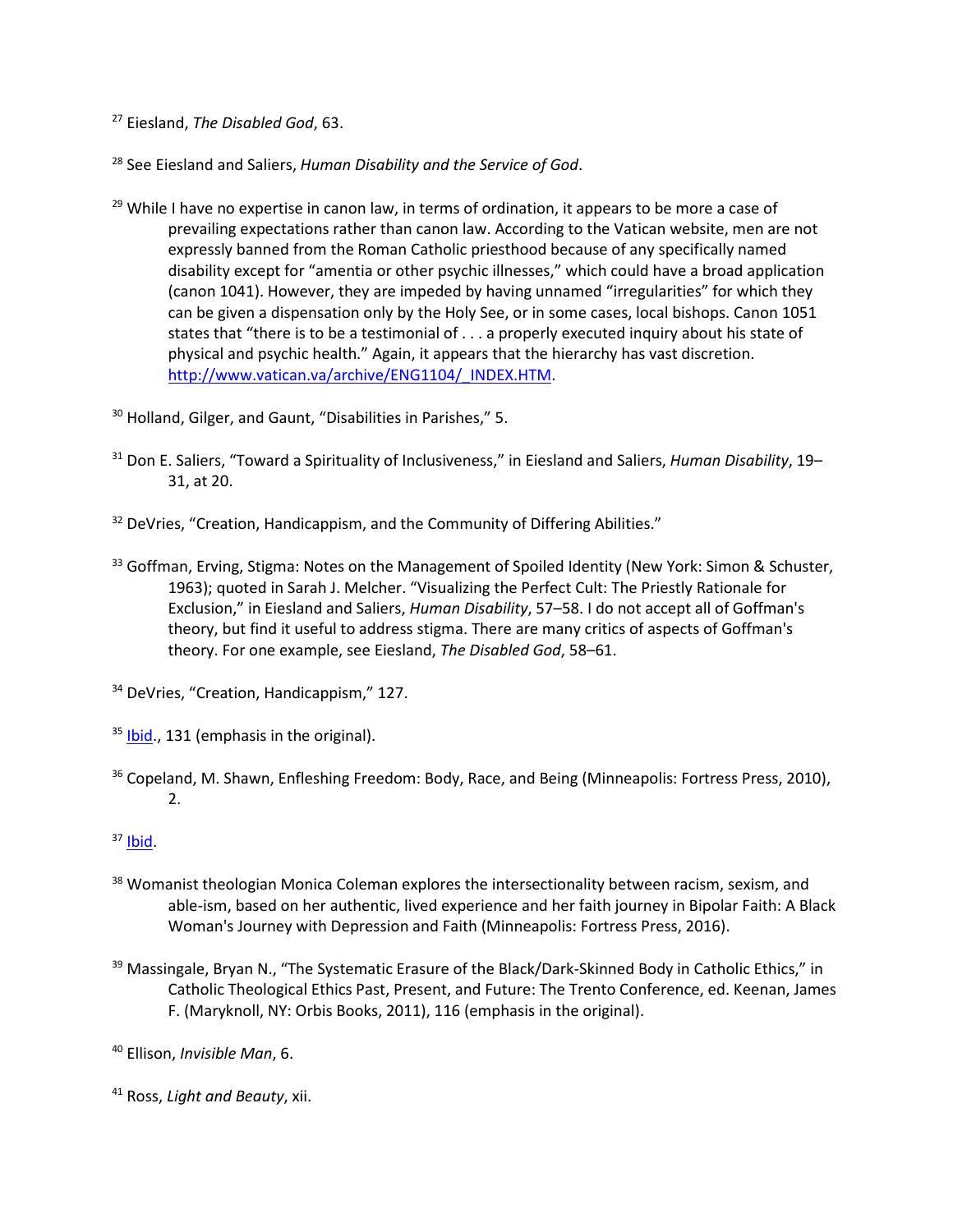<sup>42</sup> See Reinders, *Gift of Friendship*; also Haslam, Molly C., A Constructive Theology of Intellectual Disability: Human Being as Mutuality and Response (New York: Fordham University Press, 2012)[.](http://libus.csd.mu.edu:4550/resserv?genre=book&date=2012&sid=www.cambridge.org&title=A%20Constructive%20Theology%20of%20Intellectual%20Disability:%20Human%20Being%20as%20Mutuality%20and%20Response&btitle=A%20Constructive%20Theology%20of%20Intellectual%20Disability:%20Human%20Being%20as%20Mutuality%20and%20Response) [OpenURL query](http://libus.csd.mu.edu:4550/resserv?genre=book&date=2012&sid=www.cambridge.org&title=A%20Constructive%20Theology%20of%20Intellectual%20Disability:%20Human%20Being%20as%20Mutuality%20and%20Response&btitle=A%20Constructive%20Theology%20of%20Intellectual%20Disability:%20Human%20Being%20as%20Mutuality%20and%20Response) [| Google Scholar](https://scholar.google.com/scholar_lookup?title=A+Constructive+Theology+of+Intellectual+Disability:+Human+Being+as+Mutuality+and+Response&publication+year=2012&author=Haslam+Molly+C.) Haslam's definition of being human isn't located in capacities for rationality or choice: "Rather, drawing upon the conception of *imago Dei* in Genesis 1, as well as Martin Buber's *I and Thou*, I argue that our humanity is located in relationships of mutual responsiveness with the Thou we encounter . . . . To conceive human being in terms of relationality versus capacity offers a conception of the human that is no longer discriminatory of individuals as participating fully in the category 'human,' as participants in these relationships of mutual responsiveness" (15). Additionally, important theological work in terms of expanding our idea of who makes up the Body of Christ, and how people should be welcomed, has been done by others, including Reynolds, Thomas E., Vulnerable Communion: A Theology of Disability and Hospitality (Grand Rapids, MI: Brazos Press, 2008) and Yong, Amos, Theology and Down Syndrome: Reimagining Disability in Late Modernity (Waco, TX: Baylor University Press, 2007). While their work is valuable in many ways, I have not engaged these authors because Reynolds' concept of "response-ability" relies too much on self-agency for my arguments here, and Yong's strong connections between the dignity of the individual and of the caregiver are not particularly suited to my thesis.

<sup>43</sup> Reinders, *Gift of Friendship*, 1–2.

<sup>44</sup> [Ibid.](https://www.cambridge.org/core/journals/horizons/article/making-the-invisible-visible-inviting-persons-with-disabilities-into-the-life-of-the-church/960A22FF83E46C8D7F9A3BE0BD30B642/core-reader#fn43), 137.

<sup>45</sup> Ross, *Light and Beauty*, 70.

- <sup>46</sup> This category of disabilities has numerous definitions that are somewhat in flux. My definition of persons with "profound" disabilities applies to those individuals who, because of severe and/or multiple physically and/or psychologically handicapping conditions, have difficulty communicating their needs to others and are unable to meet their basic needs themselves.
- <sup>47</sup> Iozzio, Mary Jo, "Thinking about Disabilities with Justice, Liberation, and Mercy," Horizons 36, no. 1 (2009): 32–49. Iozzio challenges our ideas about what ability and disability mean, what relationships mean to people with disabilities, and even the assumption that we know what they mean in light of gospel teaching.
- 48 Farley, Margaret, Compassionate Respect: A Feminist Approach to Medical Ethics and Other Questions (Mahwah, NJ: Paulist Press, 2002). Through feminist theology, Farley refutes the idea that independence is what is most desired by people with disabilities, and that independence is the greatest good we can work toward with them.
- <sup>49</sup> Reinders, *Gift of Friendship*, 142.

 $50$  [Ibid.](https://www.cambridge.org/core/journals/horizons/article/making-the-invisible-visible-inviting-persons-with-disabilities-into-the-life-of-the-church/960A22FF83E46C8D7F9A3BE0BD30B642/core-reader#fn49), 150.

- <sup>51</sup> Ross, *Light and Beauty*, xi.
- <sup>52</sup> E.g., Daniel Goleman, "The Experience of Touch: Research Points to a Critical Role," *New York Times*, February 2, 1988.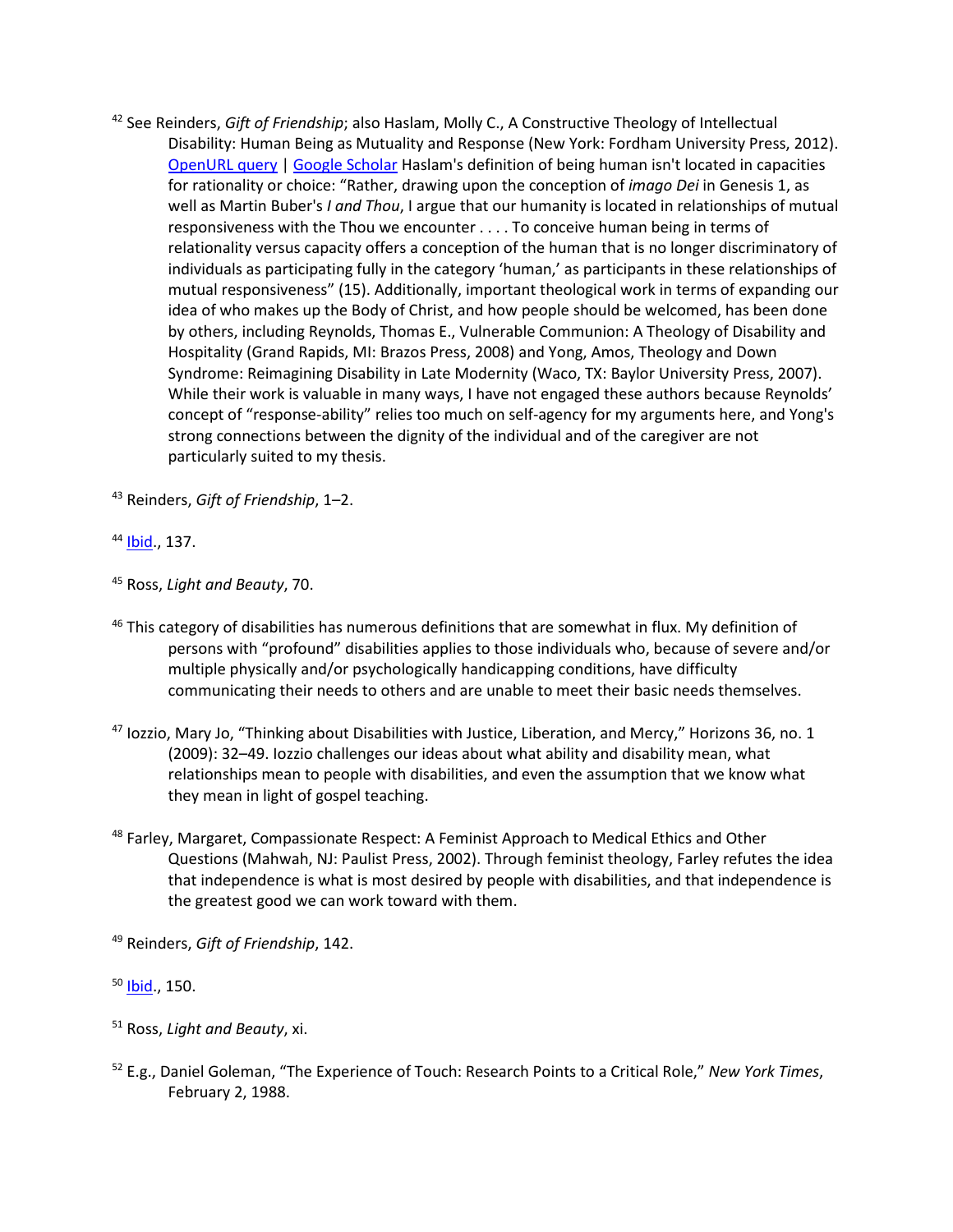- <sup>53</sup> According to the 2010 US Census [\(https://www.census.gov/2010census/\)](https://www.census.gov/2010census/), 2.1 percent of the population between the ages of fifteen and sixty-five needed help with the self-care activities of daily living, and that number jumps significantly with age.
- <sup>54</sup> Saliers, "Towards a Spirituality of Inclusiveness," 21.

<sup>55</sup> [Ibid.](https://www.cambridge.org/core/journals/horizons/article/making-the-invisible-visible-inviting-persons-with-disabilities-into-the-life-of-the-church/960A22FF83E46C8D7F9A3BE0BD30B642/core-reader#fn54), 22.

<sup>56</sup> [Ibid.](https://www.cambridge.org/core/journals/horizons/article/making-the-invisible-visible-inviting-persons-with-disabilities-into-the-life-of-the-church/960A22FF83E46C8D7F9A3BE0BD30B642/core-reader#fn54), 23.

<sup>57</sup> [Ibid.](https://www.cambridge.org/core/journals/horizons/article/making-the-invisible-visible-inviting-persons-with-disabilities-into-the-life-of-the-church/960A22FF83E46C8D7F9A3BE0BD30B642/core-reader#fn54), 29.

<sup>58</sup> Copeland, *Enfleshing Freedom*, 126–27 (emphasis in the original).

- <sup>59</sup> These thoughts are gathered from throughout Copeland's book *Enfleshing Freedom*, esp. chaps. 3 and 4, 55–106.
- <sup>60</sup> Copeland, *Enfleshing Freedom*, 84. Similarly, Dussel, Enrique, in Beyond Philosophy: Ethics, History, Marxism, and Theology (New York: Rowman and Littlefield, 2003), says that there can be no epiphany, or recognition of Christ, except through "the other" (98–99).
- <sup>61</sup> Copeland, *Enfleshing Freedom*, 60.
- $62$  La Pierre, Dominique, City of Joy (Garden City, NY: Doubleday, 1985), 61. The book is considered fiction because of re-created conversations and some changed names, but according to the author and others, it is largely nonfiction.

<sup>63</sup> La Pierre, *City of Joy*, 86.

<sup>64</sup> Christy Brown, *My Left Foot* (London: Minerva/Reed, 1954/1996), 10–11.

<sup>65</sup> [Ibid.](https://www.cambridge.org/core/journals/horizons/article/making-the-invisible-visible-inviting-persons-with-disabilities-into-the-life-of-the-church/960A22FF83E46C8D7F9A3BE0BD30B642/core-reader#fn64), 102.

<sup>66</sup> [Ibid.](https://www.cambridge.org/core/journals/horizons/article/making-the-invisible-visible-inviting-persons-with-disabilities-into-the-life-of-the-church/960A22FF83E46C8D7F9A3BE0BD30B642/core-reader#fn64), 154.

- <sup>67</sup> Ellison, *Invisible Man*, 338–39 (emphasis in the original).
- <sup>68</sup> E.g., Colleen C. Grant, "Reinterpreting the Healing Narratives," in Eiesland and Salier, *Human Disability*, 72–87.
- $69$  I thank the anonymous reviewer who provided the very helpful phrase "able-bodied privilege."
- <sup>70</sup> Sobrino, Jon, The Principle of Mercy: Taking the Crucified People from the Cross (Maryknoll, NY: Orbis Books, 1994).